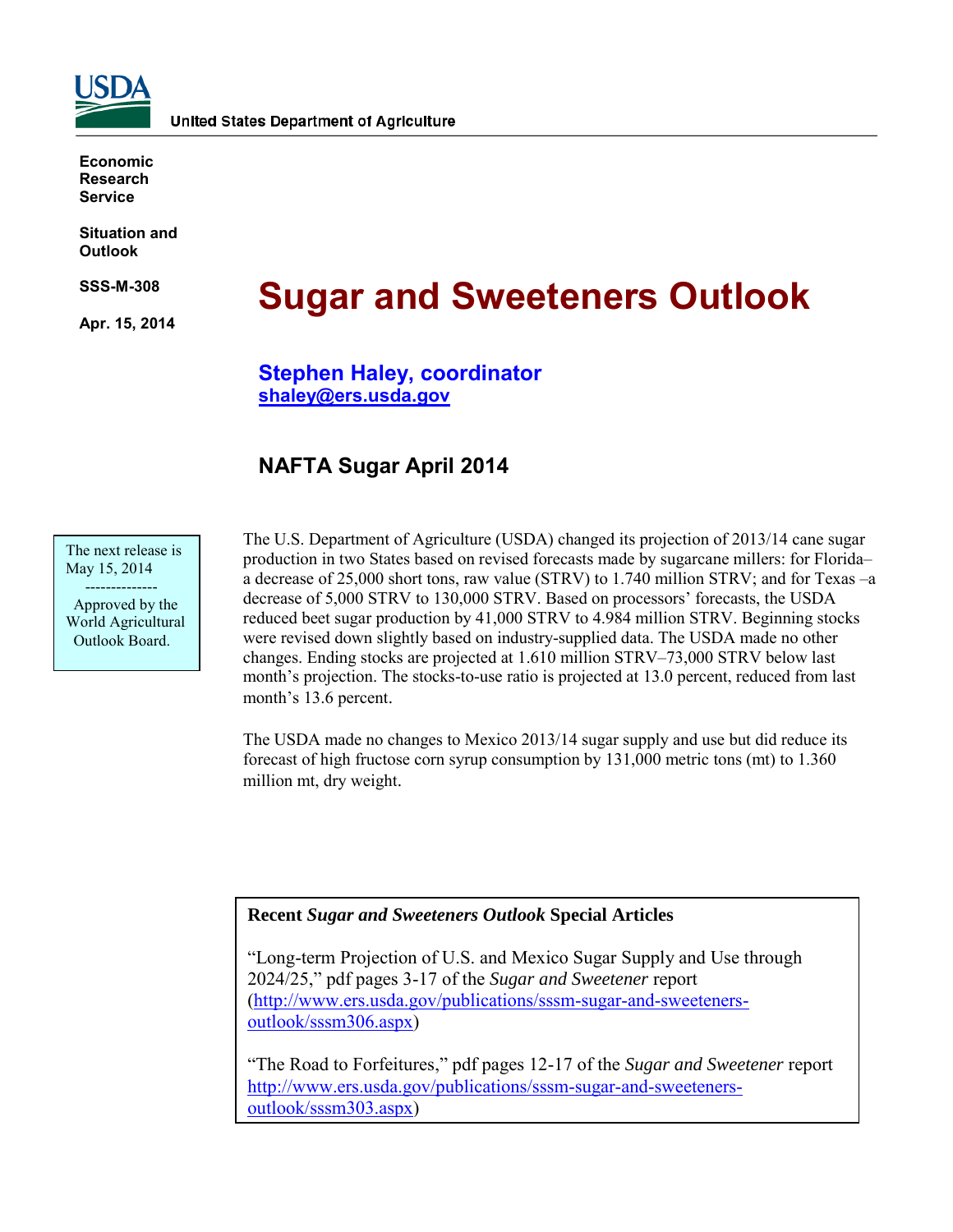### **Sugar and Sweeteners in the North American Free Trade Agreement (NAFTA) Area**

On April 9, 2014, the U.S. Department of Agriculture (USDA) published in the *World Agricultural Supply and Demand Estimates* (WASDE) its latest sugar supply and use projections for the United States and Mexico for fiscal year 2012/13 and projections for 2013/14. Table 1 shows the latest estimates and projections for the United States, and table 2 reports comparable data for Mexico.

### *U.S. Sugar*

The Farm Service Agency (FSA) made one small revision to *Sweetener Market Data* (SMD) for 2012/13 based on corrected data. Ending stocks were decreased by 1,220 short tons, raw value (STRV) to 2.158 million STRV. Beginning stocks for 2013/14 are the same as ending stocks for 2012/13.

The USDA changed its projection of 2013/14 cane sugar production in two States based on revised forecasts made by sugarcane millers: in Florida, a decrease of 25,000 STRV to 1.740 million STRV; and in Texas, a decrease of 5,000 STRV to 130,000 STRV. As reported 2 months ago, the Florida crop had been hurt by rain and freezing temperatures in January. This month's decrease is the third reduction made this year as processors have a clearer view of the final production total. Texas continues to struggle with diminished prospects this year.

The USDA changed its projection of 2013/14 beet sugar production based on revised beet sugar processors' forecasts. The new total is 4.984 million STRV, a reduction of 41,000 STRV from last month and only 1.8 percent lower than last year's fiscal year total. In spite of a reduction in prospective plantings of 3.8 percent, beet processors expect August-September production to be over 500,000 STRV, about the same huge total realized 2 years ago. According to sources, processors expect excellent yields to compensate for reduced plantings, especially in the Red River Valley.

The USDA made no changes to imports. The Foreign Agricultural Service (FAS) estimates that sugar imports from Mexico have totaled 1.044 million metric tons, raw value (MTRV), or 1.151 million STRV, through the end of March. This amounts to about 66 percent of projected total-year imports from Mexico. For the 6 months remaining in the fiscal year, the average level of imports would have to equal 99,036 STRV per month to reach but not exceed the full-year forecast. This monthly average would be about 48 percent lower than the average for the first 6 months.

Sugar imports entering under the 2013/14 raw sugar tariff-rate quota (TRQ) have summed to 419,490 MTRV (or 462,408 STRV) through the end of March, or only about 35 percent of the 2013/14 forecast. The Sugar and Sweetener Outlook estimates that, similar to last year, most sugar from Mexico—about 70 percent through the end of March— has been imported by cane sugar refiners. This is in stark contrast to the 42 percent estimated for the first 5 years following the implementation of the North American Free Trade Agreement (NAFTA) sweetener provisions. With the expected decrease in imports from Mexico for the rest of the year, the pace of raw sugar TRQ imports should pick up. There was no change to the raw sugar TRQ shortfall forecast, which is still at 250,000 STRV.

The USDA made no changes to 2013/14 sugar exports (325,000 STRV) or sugar deliveries made under the sugarcontaining products component of the re-export imports program (100,000 STRV).

Sugar deliveries for human consumption continue their strong pace in 2013/14. Deliveries for the first 5 months total 4.694 million STRV, about 1.3 percent greater than the total for the corresponding period last year.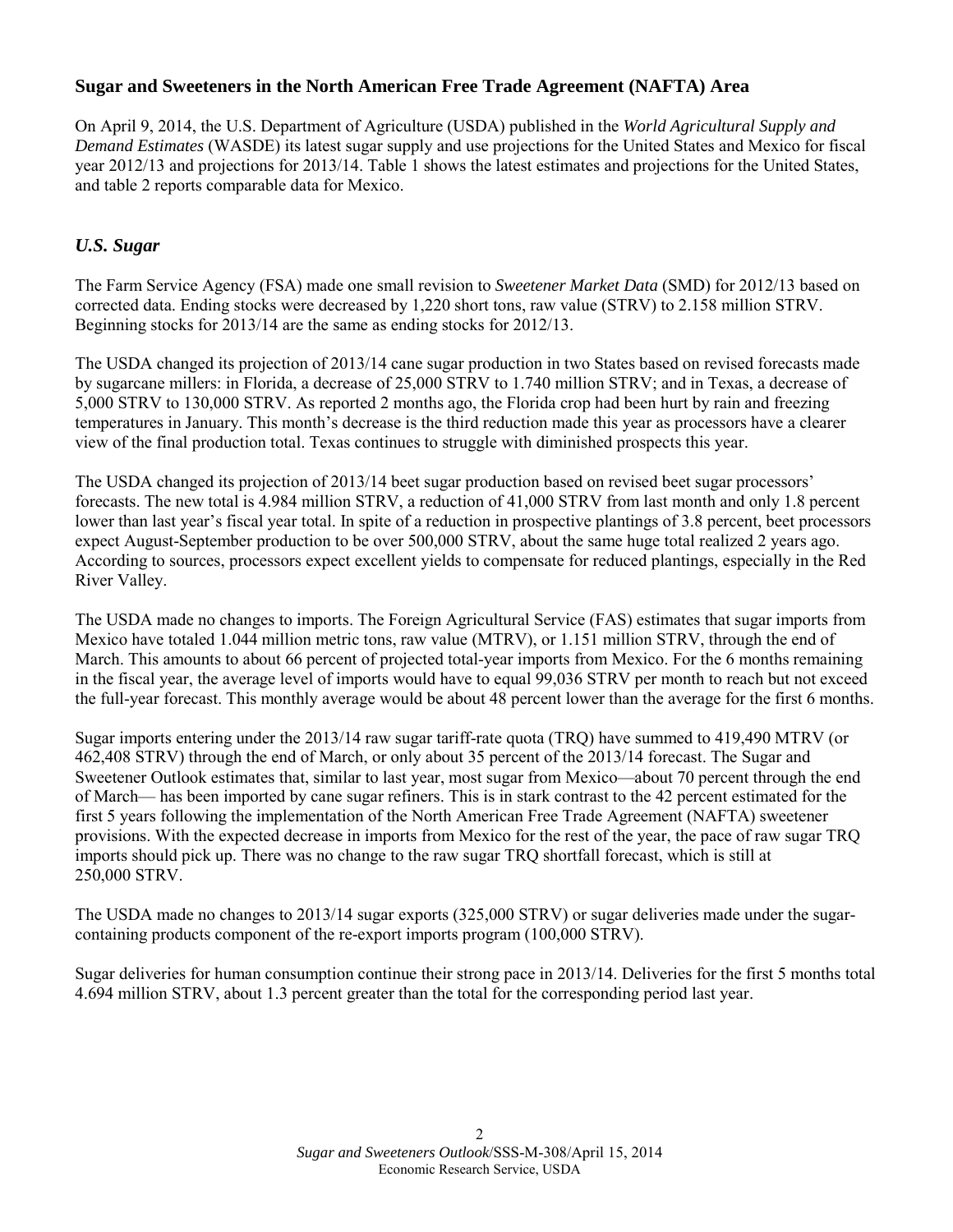| Items                                                                | 2011/12     | 2012/13                     | 2013/14     | 2011/12  | 2012/13                      | 2013/14     |  |  |  |
|----------------------------------------------------------------------|-------------|-----------------------------|-------------|----------|------------------------------|-------------|--|--|--|
|                                                                      |             |                             |             |          |                              |             |  |  |  |
|                                                                      |             | 1,000 short tons, raw value |             |          | 1,000 metric tons, raw value |             |  |  |  |
| Beginning stocks                                                     | 1,378       | 1,979                       | 2,158       | 1,250    | 1,796                        | 1,958       |  |  |  |
| Total production                                                     | 8,488       | 8,981                       | 8,644       | 7,700    | 8,148                        | 7,841       |  |  |  |
| Beet sugar                                                           | 4,900       | 5,076                       | 4,984       | 4,446    | 4,605                        | 4,521       |  |  |  |
| Cane sugar                                                           | 3,588       | 3,905                       | 3,660       | 3,255    | 3,543                        | 3,320       |  |  |  |
| Florida                                                              | 1,828       | 1,867                       | 1,740       | 1,658    | 1,694                        | 1,579       |  |  |  |
| Louisiana                                                            | 1,438       | 1,686                       | 1,600       | 1,305    | 1,530                        | 1,451       |  |  |  |
| Texas                                                                | 150         | 173                         | 130         | 136      | 157                          | 118         |  |  |  |
| Hawaii                                                               | 172         | 179                         | 190         | 156      | 163                          | 172         |  |  |  |
| <b>Total imports</b>                                                 | 3,632       | 3,224                       | 3,184       | 3,295    | 2,925                        | 2,888       |  |  |  |
| Tariff-rate quota imports                                            | 1,883       | 957                         | 1,319       | 1,709    | 868                          | 1,197       |  |  |  |
| Other program Imports                                                | 664         | 136                         | 110         | 602      | 124                          | 100         |  |  |  |
| Non-program imports                                                  | 1,085       | 2,131                       | 1,755       | 984      | 1,933                        | 1,592       |  |  |  |
| Mexico                                                               | 1,071       | 2,124                       | 1,745       | 972      | 1,927                        | 1,583       |  |  |  |
| <b>Total supply</b>                                                  | 13,498      | 14,185                      | 13,986      | 12,245   | 12,868                       | 12,688      |  |  |  |
| Total exports                                                        | 269         | 274                         | 325         | 244      | 249                          | 295         |  |  |  |
| Miscellaneous                                                        | $-64$       | $-24$                       | $\mathbf 0$ | $-58$    | $-22$                        | $\mathbf 0$ |  |  |  |
| Deliveries for domestic use<br>Transfer to sugar-containing products | 11,313      | 11,776                      | 12,051      | 10,263   | 10,683                       | 10,933      |  |  |  |
| for exports under reexport program                                   | 140         | 80                          | 100         | 127      | 73                           | 91          |  |  |  |
| Transfer to polyhydric alcohol, feed, other alcohol                  | 33          | 32                          | 35          | 30       | 29                           | 32          |  |  |  |
| Commodity Credit Corporation (CCC) sale for ethanol                  | $\mathbf 0$ | 153                         | 316         | $\Omega$ | 139                          | 287         |  |  |  |
| Deliveries for domestic food and beverage use                        | 11,141      | 11,511                      | 11,600      | 10,107   | 10,442                       | 10,523      |  |  |  |
| Total use                                                            | 11,519      | 12,025                      | 12,376      | 10,450   | 10,909                       | 11,227      |  |  |  |
| Ending stocks                                                        | 1,979       | 2,160                       | 1,610       | 1,796    | 1,959                        | 1,461       |  |  |  |
| Private                                                              | 1,979       | 1,844                       | 1,610       | 1,796    | 1,672                        | 1,461       |  |  |  |
| Commodity Credit Corporation (CCC)                                   | 0           | 316                         | 0           | 0        | 287                          | 0           |  |  |  |
| Stocks-to-use ratio                                                  | 17.18       | 17.96                       | 13.01       | 17.18    | 17.96                        | 13.01       |  |  |  |
| Course LICDA EDC<br>Current Currenter Outlands                       |             |                             |             |          |                              |             |  |  |  |

ce: USDA, ERS, *Sugar and Sweetener Outlook*.

Table 1 -- U.S. sugar: supply and use, by fiscal year (Oct./Sept.), April 2014.

Cane sugar deliveries continue their strong performance at 2.5 million STRV, up 7 percent compared with last year and a full percentage point above the current *Sugar and Sweetener Outlook* forecast of a 6-percent increase yearover-year. Beet sugar deliveries are 3.1 percent below last year's pace but above the 4.2 percent reduction forecast by the *Sugar and Sweetener Outlook*. In spite of concerns over a railcar shortage in the upper Midwest, February beet sugar deliveries were at about the same level as last year. Although direct consumption imports (DCI) by nonreporters to USDA's *Sweetener Market Data* (SMD) are down 11.6 percent compared with last year, these deliveries display considerable month-to-month volatility.

Figure 1 shows recent changes in sugar deliveries for human consumption by source. The most notable trend is increased deliveries by cane sugar refiners/processors. The year-over-year increase was 1.5 percent for 2011/12 and 3.1 percent for 2013/14. The forecast for 2013/14 is 6.0 percent. Beet sugar deliveries have displayed little growth, being more influenced by year-to-year variations in domestic production. Although DCI deliveries have increased substantially compared with the period prior to the implementation of NAFTA, these deliveries have leveled off to between 875,000 – 1,000,000 STRV per year. DCI from Mexico have been stable over the period.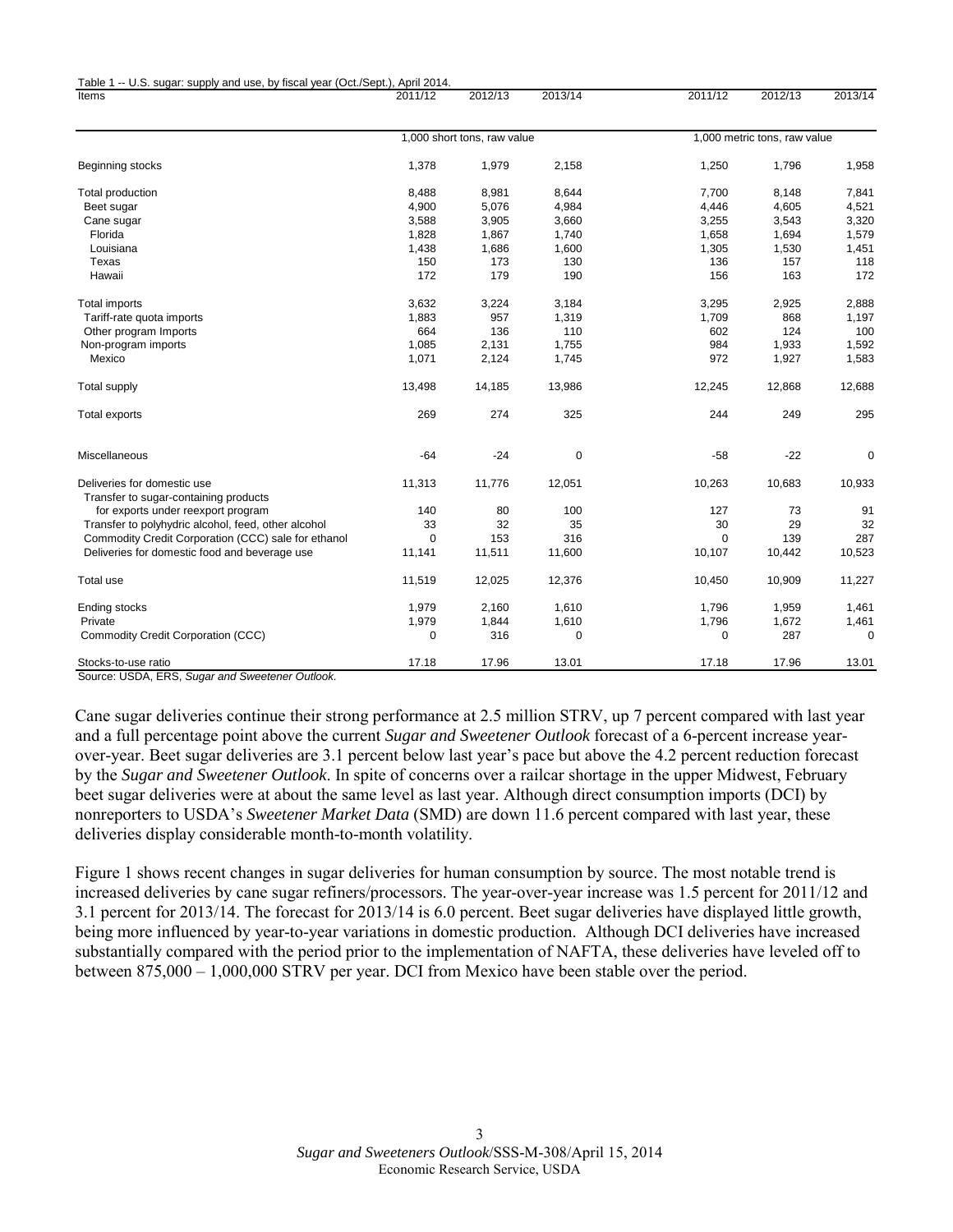

#### **Figure 1 U.S. sugar deliveries for human consumption, by source: beet processors, cane refiners, and direct consumption imports (DCI)**

Source: USDA, FSA, Sweetener Market Data; ERS, Sugar and Sweetener Outlook.

Their share of total deliveries reached a high of 6.72 percent in 2010/11 and has been below 6 percent since then, with the 20[1](#page-3-0)3/14 forecast at 5.34 percent. The average for 2012/13 was 5.95 percent.<sup>1</sup>

Figure 2 shows sugar sourcing for cane refiners. The growth in available sugar supply has come from domestic production and not from raw sugar TRQs or Mexican imports. In 2011/12, domestic production increased 415,000 STRV and imports decreased by 110,000 STRV. In the troubled 2012/13 period, domestic raw sugar production increased 317,000 STRV and imports by refiners decreased by 349,000 STRV.

Ending stocks are projected as the difference between total supply (13.986 million STRV) and total use (12.376 million STRV), or 1.610 million STRV. This projection is 73,000 STRV below last month's projection. The stocksto-use ratio is projected at 13.0 percent, reduced from last month's 13.6 percent.

### *Mexico Sugar and High Fructose Corn Syrup*

-

The USDA made no changes to 2013/14 Mexico sugar supply and use (table 2).

<span id="page-3-0"></span><sup>&</sup>lt;sup>1</sup> Sugar and Sweetener Outlook analysis suggests that DCI from Mexico has had its largest effect on domestic consumption of high fructose corn syrup (HFCS), with relatively minor effects on beet sugar deliveries and no effect on cane sugar deliveries.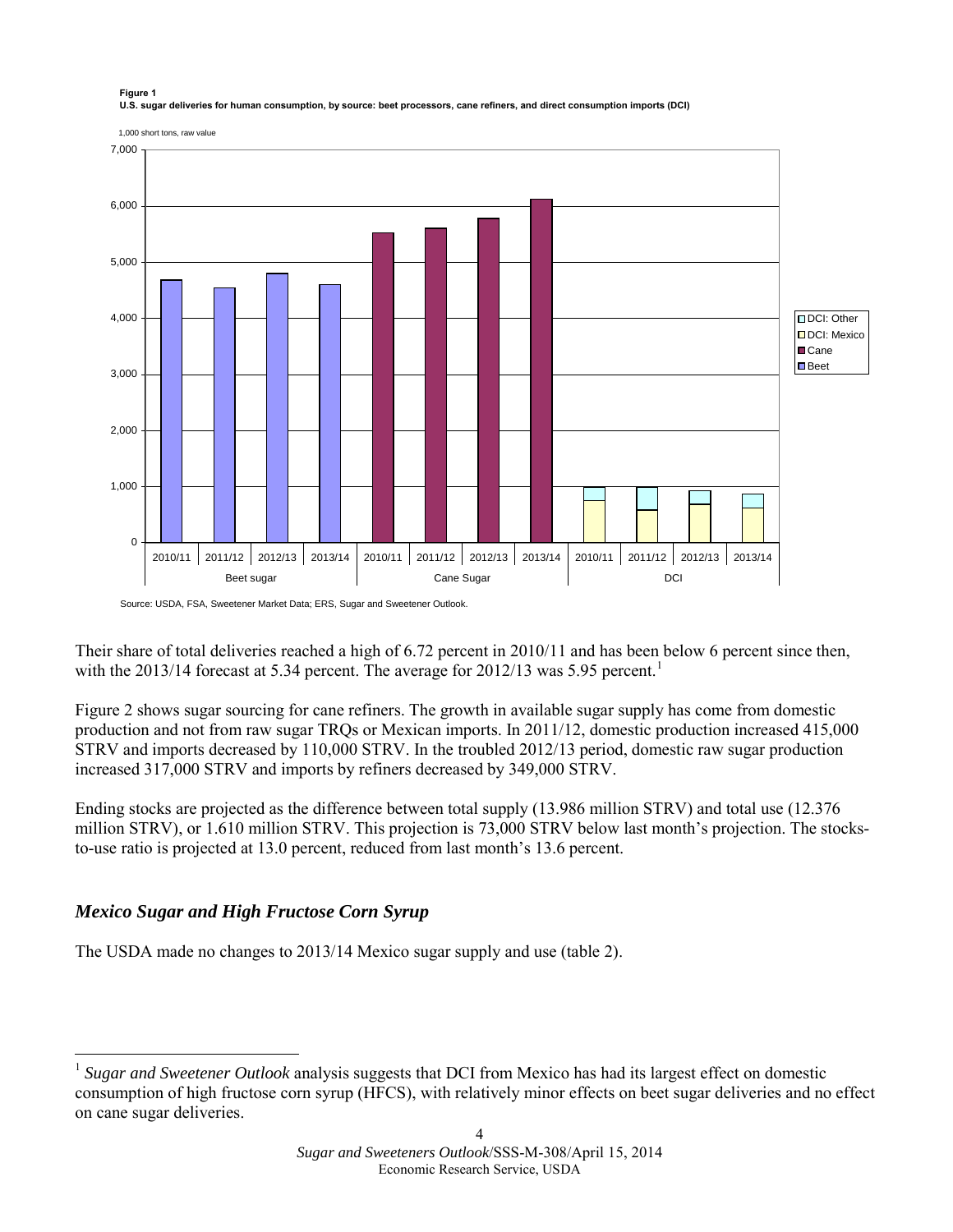#### **Figure 2 Raw cane sugar production and cane refiner imports, 2009/10-2013/14**

1,000 short tons, raw value



**Source: USDA, FSA, SMD; ERS, Sugar and Sweetener Outlook (projection).**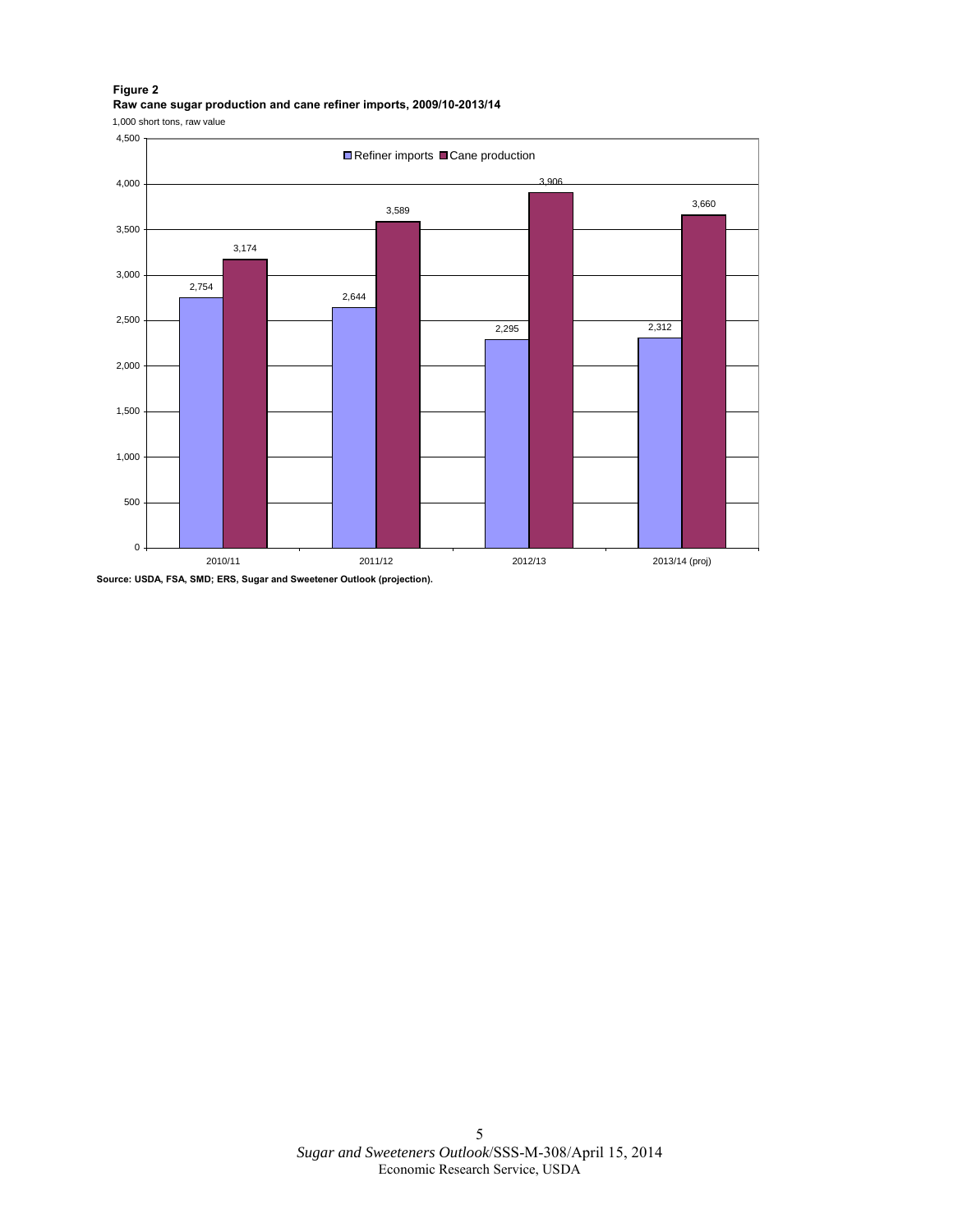| Table 2 -- Mexico sugar supply and use, 2012/13 and projected 2013/14, April 2014 |  |
|-----------------------------------------------------------------------------------|--|
|-----------------------------------------------------------------------------------|--|

| Items                                                    |       | 2012/13                          | 2013/14     |
|----------------------------------------------------------|-------|----------------------------------|-------------|
|                                                          |       | 1,000 metric tons, actual weight |             |
| <b>Beginning Stocks</b>                                  | 760   | 966                              | 1,460       |
| Production                                               | 5,048 | 6,975                            | 6,350       |
| Imports                                                  | 476   | 217                              | 226         |
| Imports for consumption                                  | 235   | 9                                | 10          |
| Imports for sugar-containing product exports (IMMEX) 1/  | 242   | 207                              | 216         |
| <b>Total Supply</b>                                      | 6,285 | 8,157                            | 8,036       |
| Disappearance                                            |       |                                  |             |
| Human consumption                                        | 4,138 | 4,287                            | 4,306       |
| For sugar-containing product exports (IMMEX)             | 344   | 384                              | 384         |
| Statistical adjustment                                   | $-92$ | 53                               | $\Omega$    |
| Total                                                    | 4,390 | 4,724                            | 4,690       |
| Exports                                                  | 929   | 1,973                            | 2,399       |
| Exports to the United States & Puerto Rico               | 919   | 1,818                            | 1,494       |
| Exports to other countries                               | 10    | 155                              | 905         |
| <b>Total Use</b>                                         | 5,319 | 6,697                            | 7,089       |
| <b>Ending stocks</b>                                     | 966   | 1,460                            | 947         |
|                                                          |       | 1,000 metric tons, raw value     |             |
| Beginning stocks                                         | 806   | 1,024                            | 1,548       |
| Production                                               | 5,351 | 7,393                            | 6,731       |
| Imports                                                  | 505   | 230                              | 240         |
| Imports for consumption                                  | 249   | 10                               | 11          |
| Imports for sugar-containing product exports (IMMEX)     | 256   | 220                              | 229         |
| <b>Total supply</b>                                      | 6,662 | 8,646                            | 8,519       |
| Disappearance                                            |       |                                  |             |
| Human consumption                                        | 4,386 | 4,544                            | 4,564       |
| For sugar-containing product exports (IMMEX)             | 365   | 407                              |             |
| Statistical adjustment                                   | $-98$ | 56                               | $\mathbf 0$ |
| Total                                                    | 4,653 | 5,007                            | 4,971       |
| Exports                                                  | 985   | 2,091                            | 2,543       |
| Exports to the United States & Puerto Rico               | 974   | 1,927                            | 1,584       |
| Exports to other countries                               | 11    | 164                              | 960         |
| Total use                                                | 5,638 | 7,099                            | 7,515       |
| Ending stocks                                            | 1,024 | 1,548                            | 1,004       |
| Stocks-to-human consumption (percent)                    | 23.3  | 34.1                             | 22.0        |
| Stocks-to-use (percent)                                  | 18.2  | 21.8                             | 13.4        |
| High Fructose Corn Syrup (HFCS) consumption (dry weight) | 1,721 | 1,567                            | 1,360       |

Source: USDA, WASDE and ERS, *Sugar and Sweeteners Outlook;* Conadesuca.

1/ IMMEX = Industria Manufacturera, Maquiladora y de Servicios de Exportación.

On March 31, 2014, Mexico's *Comite Nacional Para El Desarrollo Sustentable de la Caña de Azucar* (Conadesuca) released a revision to its estimate of sugarcane and sugar production for 2013/14. Table 3 shows the revised and original estimates side-by-side. While both estimates have sugarcane production at just over 58.0 million mt, the revision has sugar production reduced by 208,375 mt to 6.487 million mt. This reduction is a result of decreased sucrose recovery, now estimated at 11.18 percent, compared with the earlier estimate of 11.54 percent.

Figure 3 shows regional production estimates, along with production through week 26 (March 29). The largest reductions are centered in the Northeast (-8.7 percent) and South (-9.4 percent). Both areas have experienced difficult weather conditions. Somewhat of a surprise is the increase in area harvested from 819,065 hectares to 836,199 hectares. Almost all the increase is centered in the Gulf region, comprised mostly of factories located in Veracruz (fig. 4). In the region, 15 of the 20 factories operating this year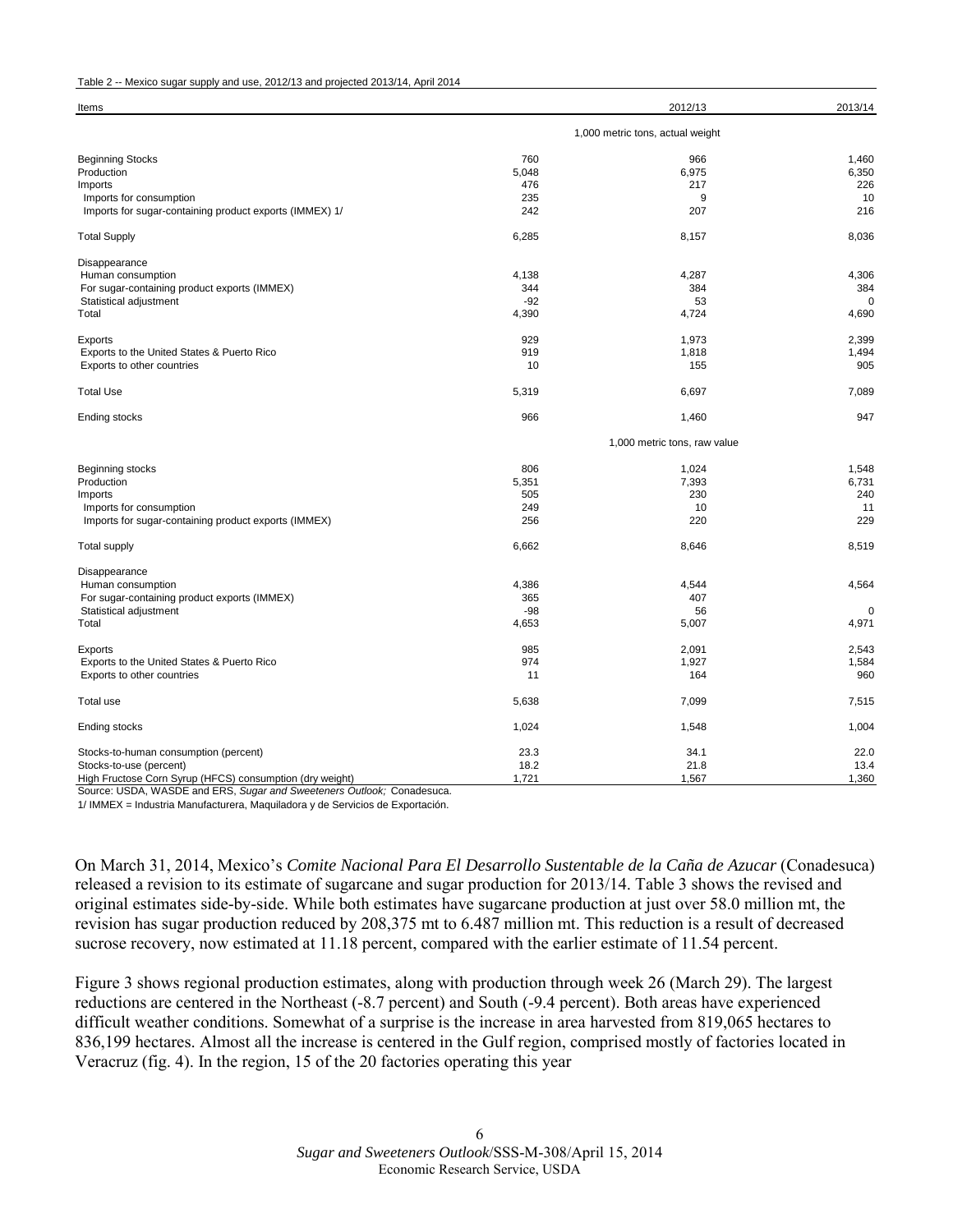|                                        |                                                  | Revised estimate - March 31, 2014 |                        |                                                       |                    |                       | 1st estimate - November 2013 |                        |                                                                                     |                    |                       |  |
|----------------------------------------|--------------------------------------------------|-----------------------------------|------------------------|-------------------------------------------------------|--------------------|-----------------------|------------------------------|------------------------|-------------------------------------------------------------------------------------|--------------------|-----------------------|--|
|                                        |                                                  | Area<br>(hectares)                | (metric tons)          | Sugarcane Yield (metric<br>ton/hectare) (metric tons) | Sugar              | Recovery<br>(percent) |                              |                        | Area Sugarcane Yield (metric<br>(hectares) (metric tons) ton/hectare) (metric tons) | Sugar              | Recovery<br>(percent) |  |
| Mexico                                 |                                                  | 836,199                           | 58,001,625             | 69.36                                                 | 6,486,935          | 11.18                 |                              | 819,065 58,037,815     | 70.86                                                                               | 6,695,310          | 11.54                 |  |
| Central                                |                                                  | 35,387                            | 3,961,193              | 111.94                                                | 517,091            | 13.05                 | 34,456                       | 3,841,062              | 111.48                                                                              | 501,891            | 13.07                 |  |
| <b>ATENCINGO</b>                       | <b>FEESA</b>                                     | 16,103                            | 1,892,817              | 117.54                                                | 244,552            | 12.92                 | 15,960                       | 1,850,280              | 115.93                                                                              | 238,834            | 12.91                 |  |
| CALIPAM                                | <b>GARCIA GONZALEZ</b>                           | 2,362                             | 190,997                | 80.85                                                 | 16,226             | 8.50                  | 1,754                        | 159,183                | 90.76                                                                               | 15,809             | 9.93                  |  |
| CASASANO (LA ABEJA)                    | <b>FEESA</b>                                     | 5,474                             | 641,667                | 117.23                                                | 88,935             | 13.86                 | 5,424                        | 612,679                | 112.95                                                                              | 84,096             | 13.73                 |  |
| <b>EMILIANO ZAPATA</b>                 | <b>FEESA</b>                                     | 11,448                            | 1,235,712              | 107.94                                                | 167,378            | 13.55                 | 11,318                       | 1,218,920              | 107.70                                                                              | 163,152            | 13.39                 |  |
| Gulf                                   |                                                  | 334,670                           | 21,074,354             | 62.97                                                 | 2,323,437          | 11.02                 | 319,251                      | 20,969,352             | 65.68                                                                               | 2,339,730          | 11.16                 |  |
| A. LÓPEZ MATEOS                        | <b>PIASA</b>                                     | 27,022                            | 1,630,839              | 60.35                                                 | 183,788            | 11.27                 | 21,895                       | 1,300,000              | 59.38                                                                               | 143,000            | 11.00                 |  |
| CENTRAL MOTZORONGO                     | MOTZORONGO                                       | 22,397                            | 1,370,000              | 61.17                                                 | 144,183            | 10.52                 | 21,367                       | 1,449,547              | 67.84                                                                               | 160,189            | 11.05                 |  |
| <b>CENTRAL PROGRESO</b>                | LA MARGARITA<br><b>BETA SAN MIGUEL</b>           | 14,195                            | 818,000<br>865,764     | 57.63<br>51.59                                        | 101,002<br>87,466  | 12.35<br>10.10        | 14,174<br>15,771             | 780,000<br>940,814     | 55.03<br>59.65                                                                      | 97,523<br>99,303   | 12.50<br>10.56        |  |
| CONSTANCIA<br>EL CARMEN                | <b>GARCIA GONZALEZ</b>                           | 16,781<br>11,598                  | 700,000                | 60.35                                                 | 70,277             | 10.04                 | 11,098                       | 650,000                | 58.57                                                                               | 65,680             | 10.11                 |  |
| EL MODELO                              | <b>FEESA</b>                                     | 13,506                            | 1,095,000              | 81.07                                                 | 125,553            | 11.47                 | 11,626                       | 1,115,000              | 95.91                                                                               | 128,236            | 11.50                 |  |
| EL POTRERO                             | <b>FEESA</b>                                     | 24,751                            | 1,669,780              | 67.46                                                 | 200,374            | 12.00                 | 23,797                       | 1,602,124              | 67.33                                                                               | 197,990            | 12.36                 |  |
| EL REFUGIO                             | <b>MOTZORONGO</b>                                | 6,865                             | 412,336                | 60.07                                                 | 43,305             | 10.50                 | 7,665                        | 471,420                | 61.51                                                                               | 52,508             | 11.14                 |  |
| <b>INDEPENDENCIA</b>                   |                                                  | $\mathbf 0$                       | $\Omega$               | 0.00                                                  | $\Omega$           | 0.00                  | $\mathbf 0$                  | $\Omega$               | 0.00                                                                                | $\Omega$           | 0.00                  |  |
| LA CONCEPTION                          |                                                  | $\mathbf 0$                       | $\pmb{0}$              | 0.00                                                  | $\pmb{0}$          | 0.00                  | $\mathsf 0$                  | $\mathbf 0$            | 0.00                                                                                | $\Omega$           | 0.00                  |  |
| LA GLORIA                              | GRUPO AZUCARERO DEL TROPICO                      | 17,689                            | 1,510,000              | 85.36                                                 | 177,501            | 11.76                 | 17,689                       | 1,600,000              | 90.45                                                                               | 188,096            | 11.76                 |  |
| LA MARGARITA                           | LA MARGARITA                                     | 18,041                            | 1,006,102              | 55.77                                                 | 115,012            | 11.43                 | 16,625                       | 992,753                | 59.72                                                                               | 117,840            | 11.87                 |  |
| LA PROVIDENCIA<br>MAHUIXTLÁN           | <b>FEESA</b><br><b>ZUCARMEX</b>                  | 14,389                            | 880,000                | 61.16<br>85.00                                        | 99,440<br>51.141   | 11.30<br>11.00        | 13,136                       | 770,000                | 58.62<br>89.49                                                                      | 88,550             | 11.50<br>11.51        |  |
| NUEVO SAN FRANCISCO                    | <b>GARCIA GONZALEZ</b>                           | 5,470<br>5,476                    | 464,919<br>407,272     | 74.37                                                 | 31,209             | 7.66                  | 5,173<br>6,610               | 462,921<br>467,272     | 70.69                                                                               | 53,263<br>35,807   | 7.66                  |  |
| SAN CRISTÓBAL                          | <b>FEESA</b>                                     | 45,907                            | 2,541,633              | 55.37                                                 | 271,446            | 10.68                 | 43,938                       | 2,520,000              | 57.35                                                                               | 267,397            | 10.61                 |  |
| SAN GABRIEL **                         |                                                  | 2,521                             | 127,043                | 50.39                                                 | 12,702             | 10.00                 | 4,316                        | 250,043                | 57.94                                                                               | 25,000             | 10.00                 |  |
| SAN JOSÉ DE ABAJO                      | PERNO                                            | 9,665                             | 600,000                | 62.08                                                 | 64,823             | 10.80                 | 8,359                        | 555,000                | 66.40                                                                               | 63,729             | 11.48                 |  |
| <b>SAN MIGUELITO</b>                   | <b>FEESA</b>                                     | 6,919                             | 544,344                | 78.67                                                 | 60,264             | 11.07                 | 6,356                        | 500,000                | 78.67                                                                               | 55,355             | 11.07                 |  |
| <b>SAN NICOLÁS</b>                     | AMERICAN SUGAR REFINING                          | 15,574                            | 1,000,000              | 64.21                                                 | 109,619            | 10.96                 | 14,659                       | 1,054,000              | 71.90                                                                               | 116,109            | 11.02                 |  |
| <b>SAN PEDRO</b>                       | <b>PORRES</b>                                    | 19,310                            | 1,278,061              | 66.19                                                 | 131,014            | 10.25                 | 18,403                       | 1,335,197              | 72.55                                                                               | 140,837            | 10.55                 |  |
| <b>TRES VALLES</b>                     | <b>PIASA</b>                                     | 36,594                            | 2,153,261              | 58.84                                                 | 243,318            | 11.30                 | 36,594                       | 2,153,261              | 58.84                                                                               | 243,318            | 11.30                 |  |
| Northeast                              |                                                  | 175,358                           | 10,947,996             | 62.43                                                 | 1,220,037          | 11.14                 | 178,227                      | 11,260,188             | 63.18                                                                               | 1,336,367          | 11.87                 |  |
| A. SÁENZ GARZA                         | SAENZ                                            | 21,976                            | 1,400,000              | 63.71                                                 | 146,300            | 10.45                 | 27,022                       | 1,652,934              | 61.17                                                                               | 186,787            | 11.30                 |  |
| ALIANZA POPULAR                        | <b>SANTOS</b>                                    | 21,710                            | 1,200,000              | 55.28                                                 | 144,601            | 12.05                 | 21,488                       | 1,200,000              | 55.85                                                                               | 145,200            | 12.10                 |  |
| EL HIGO                                | ZUCARMEX                                         | 23,364                            | 1,795,000              | 76.83                                                 | 195,655            | 10.90                 | 23,364                       | 1,746,454              | 74.75                                                                               | 209,574            | 12.00                 |  |
| EL MANTE<br>PÁNUCO (ZAPOAPITA)         | SAENZ<br>LA MARGARITA                            | 16,869<br>18,964                  | 1,008,711              | 59.80<br>82.46                                        | 101,880<br>164,038 | 10.10                 | 15,315<br>20,414             | 900,000<br>1,650,000   | 58.77<br>80.83                                                                      | 97,200<br>192,000  | 10.80<br>11.64        |  |
| PLAN DE AYALA                          | <b>SANTOS</b>                                    | 21,887                            | 1,563,752<br>1,162,159 | 53.10                                                 | 125,874            | 10.49<br>10.83        | 20,342                       | 1,234,000              | 60.66                                                                               | 143,759            | 11.65                 |  |
| PLAN DE SAN LUIS                       | <b>FEESA</b>                                     | 19,368                            | 1,118,374              | 57.74                                                 | 139,797            | 12.50                 | 19,062                       | 1,066,800              | 55.96                                                                               | 136,230            | 12.77                 |  |
| SAN MIGUEL DEL NARANJO BETA SAN MIGUEL |                                                  | 31,220                            | 1,700,000              | 54.45                                                 | 201,892            | 11.88                 | 31,220                       | 1,810,000              | 57.98                                                                               | 225,617            | 12.47                 |  |
|                                        |                                                  | 12,755                            | 755,846                | 59.26                                                 | 70,062             | 9.27                  | 12,902                       | 847,602                | 65.70                                                                               | 82,154             | 9.69                  |  |
| Northwest<br><b>ELDORADO</b>           | GPO. AZUC. MEX.                                  | 5,465                             | 400,000                | 73.19                                                 | 36,612             | 9.15                  | 5,465                        | 400,002                | 73.19                                                                               | 40,080             | 10.02                 |  |
| LA PRIMAVERA                           | ZUCARMEX                                         | $\mathbf 0$                       | $\Omega$               | 0.00                                                  | $\Omega$           | 0.00                  | $\mathbf 0$                  | $\Omega$               | 0.00                                                                                | $\Omega$           | 0.00                  |  |
| LOS MOCHIS                             | <b>AGA</b>                                       | 7,290                             | 355,846                | 48.81                                                 | 33,450             | 9.40                  | 7,437                        | 447,600                | 60.19                                                                               | 42,074             | 9.40                  |  |
| Pacific                                |                                                  | 148,997                           | 12,719,170             | 85.37                                                 | 1,489,121          | 11.71                 | 147,478                      | 12,474,820             | 84.59                                                                               | 1,478,063          | 11.85                 |  |
| <b>BELLAVISTA</b>                      | <b>SANTOS</b>                                    | 7,775                             | 681,049                | 87.60                                                 | 81,053             | 11.90                 | 7,398                        | 641,000                | 86.64                                                                               | 76,587             | 11.95                 |  |
| EL MOLINO <sup>*</sup>                 | <b>MENCHACA</b>                                  | 11,111                            | 821,843                | 73.97                                                 | 105,163            | 12.80                 | 11,151                       | 758,863                | 68.06                                                                               | 97,151             | 12.80                 |  |
| JOSÉ MA. MORELOS                       | <b>FEESA</b>                                     | 10,084                            | 701,975                | 69.61                                                 | 65,018             | 9.26                  | 10,084                       | 749,338                | 74.31                                                                               | 81,678             | 10.90                 |  |
| LÁZARO CÁRDENAS                        | GPO. AZUC. MEX.                                  | 4,526                             | 394,685                | 87.20                                                 | 48,356             | 12.25                 | 4,497                        | 383,809                | 85.35                                                                               | 47,024             | 12.25                 |  |
| MELCHOR OCAMPO                         | ZUCARMEX                                         | 10,120                            | 1,101,350              | 108.83                                                | 128,432            | 11.66                 | 10,120                       | 1,103,500              | 109.05                                                                              | 133,088            | 12.06                 |  |
| PEDERNALES                             | <b>SANTOS</b>                                    | 4,376                             | 425,062                | 97.14                                                 | 52,930             | 12.45                 | 4,392                        | 435,302                | 99.11                                                                               | 51,148             | 11.75                 |  |
| <b>PUGA</b>                            | AGA                                              | 20,833                            | 1,533,200              | 73.60                                                 | 184,000            | 12.00                 | 20,821                       | 1,533,200              | 73.64                                                                               | 184,000            | 12.00                 |  |
| QUESERÍA<br>SAN FRANCISCO AMECA        | <b>BETA SAN MIGUEL</b><br><b>BETA SAN MIGUEL</b> | 19,603<br>14,083                  | 1,566,828<br>1,200,000 | 79.93<br>85.21                                        | 172,946<br>144,289 | 11.04<br>12.02        | 19,277<br>14,083             | 1,489,474<br>1,200,000 | 77.27<br>85.21                                                                      | 164,408<br>144,289 | 11.04<br>12.02        |  |
| SANTA CLARA                            | <b>PORRES</b>                                    | 7,428                             | 650,000                | 87.51                                                 | 75,225             | 11.57                 | 7,428                        | 650,000                | 87.51                                                                               | 75,225             | 11.57                 |  |
| TALA (JOSE MA. MTZ.)                   | GPO. AZUC. MEX.                                  | 24,393                            | 2,118,178              | 86.83                                                 | 248,612            | 11.74                 | 23,562                       | 1,980,285              | 84.05                                                                               | 232,748            | 11.75                 |  |
| TAMAZULA                               | SAENZ                                            | 14,665                            | 1,525,000              | 103.99                                                | 183,097            | 12.01                 | 14,665                       | 1,550,049              | 105.70                                                                              | 190,717            | 12.30                 |  |
| South                                  |                                                  | 129,032                           | 8,543,065              | 66.21                                                 | 867,188            | 10.15                 | 126,751                      | 8,644,791              | 68.20                                                                               | 957,105            | 11.07                 |  |
| AZSUREMEX - TENOSIQUE JIMENEZ SAINZ    |                                                  | 3,910                             | 160,338                | 41.01                                                 | 15,555             | 9.70                  | 3,910                        | 199,802                | 51.10                                                                               | 19,771             | 9.90                  |  |
| CUATOTOLAPAM                           | <b>SANTOS</b>                                    | 14,798                            | 850,000                | 57.44                                                 | 87,571             | 10.30                 | 14,798                       | 895,000                | 60.48                                                                               | 95,010             | 10.62                 |  |
| <b>HUIXTLA</b>                         | <b>PORRES</b>                                    | 13,902                            | 1,200,000              | 86.32                                                 | 118,190            | 9.85                  | 13,902                       | 1,230,008              | 88.48                                                                               | 127,945            | 10.40                 |  |
| LA JOYA                                | GRUPO AZUCARERO DEL TROPICO                      | 12,400                            | 740,000                | 59.68                                                 | 69,783             | 9.43                  | 11,060                       | 700,000                | 63.29                                                                               | 77,525             | 11.08                 |  |
| PDTE. BENITO JUÁREZ **                 | GPO. AZUC. MEX.                                  | 23,528                            | 1,300,727              | 55.29                                                 | 132,189            | 10.16                 | 22,890                       | 1,250,028              | 54.61                                                                               | 140,764            | 11.26                 |  |
| PUJILTIC (LA FE)                       | ZUCARMEX                                         | 16,674                            | 1,700,000              | 101.96                                                | 206,652            | 12.16                 | 16,674                       | 1,730,953              | 103.81                                                                              | 221,562            | 12.80                 |  |
| SANTA ROSALIA<br>SN. RAFAEL DE PUCTÉ   | <b>BETA SAN MIGUEL</b><br><b>BETA SAN MIGUEL</b> | 13,475<br>30,345                  | 796,000<br>1,796,000   | 59.07<br>59.19                                        | 86,384<br>150,864  | 10.85<br>8.40         | 13,434<br>30,083             | 796,000<br>1,843,000   | 59.25<br>61.26                                                                      | 90,228<br>184,300  | 11.34<br>10.00        |  |
| Source: Conadesuca.                    |                                                  |                                   |                        |                                                       |                    |                       |                              |                        |                                                                                     |                    |                       |  |

reported expected expanded area, a fairly convincing total. This regional area expansion largely offsets the effect of lower sugarcane yields and recovery in the Gulf region.

Even with the reduction in Conadesuca's production estimate, the pace of the harvest remains lackluster. Figure 5 shows that the difficult conditions experienced during early winter have not yet been offset by stronger production. In the coming weeks, the production line should remain horizontal, similar to that of last year, for the reduction to be offset. Figure 6 shows the percentage of area harvested relative to the final total, assuming Conadesuca's revised estimate for 2013/14. As can be seen, this year's percentages have consistently lagged last year's pace and the average pace of the last 5 years.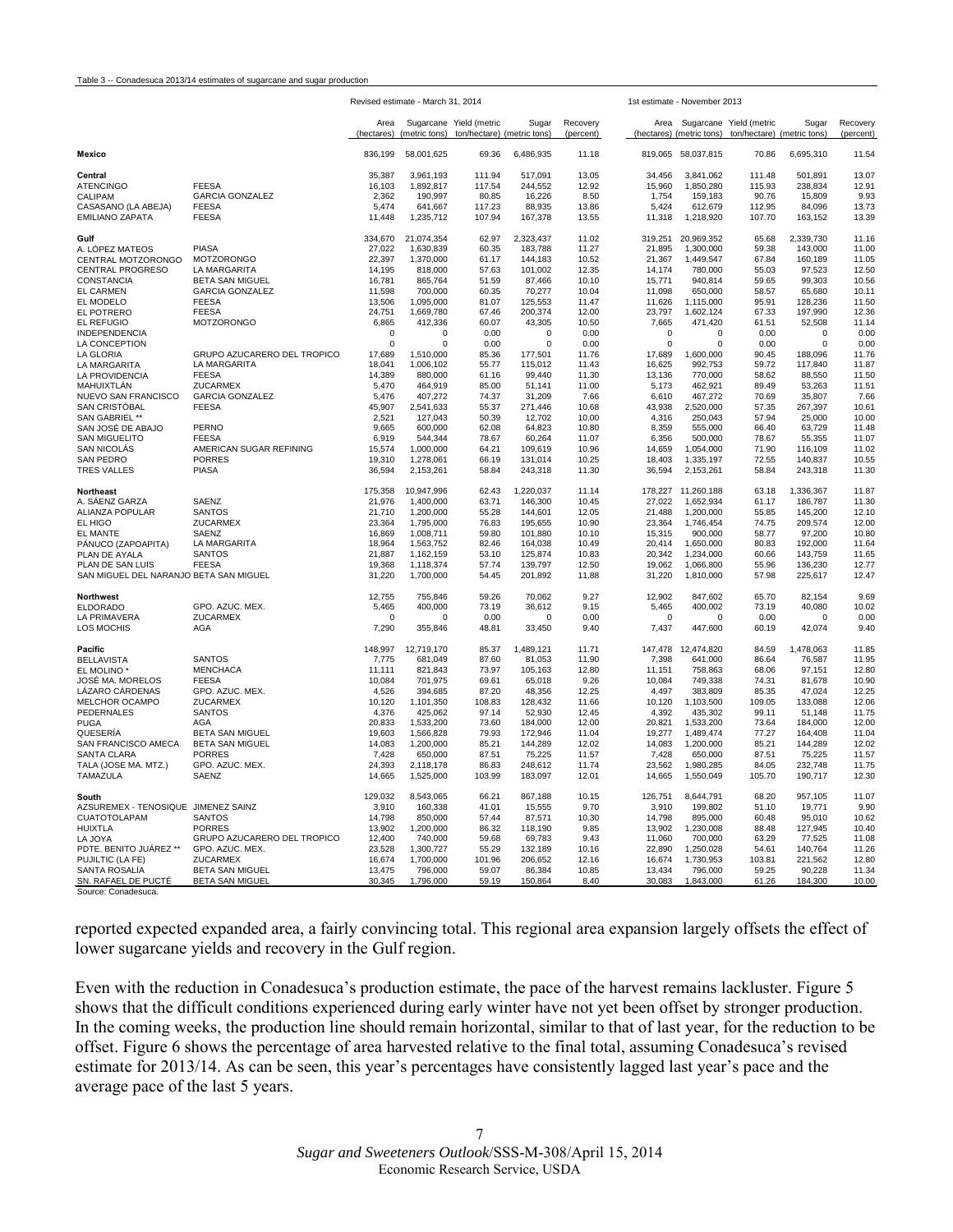

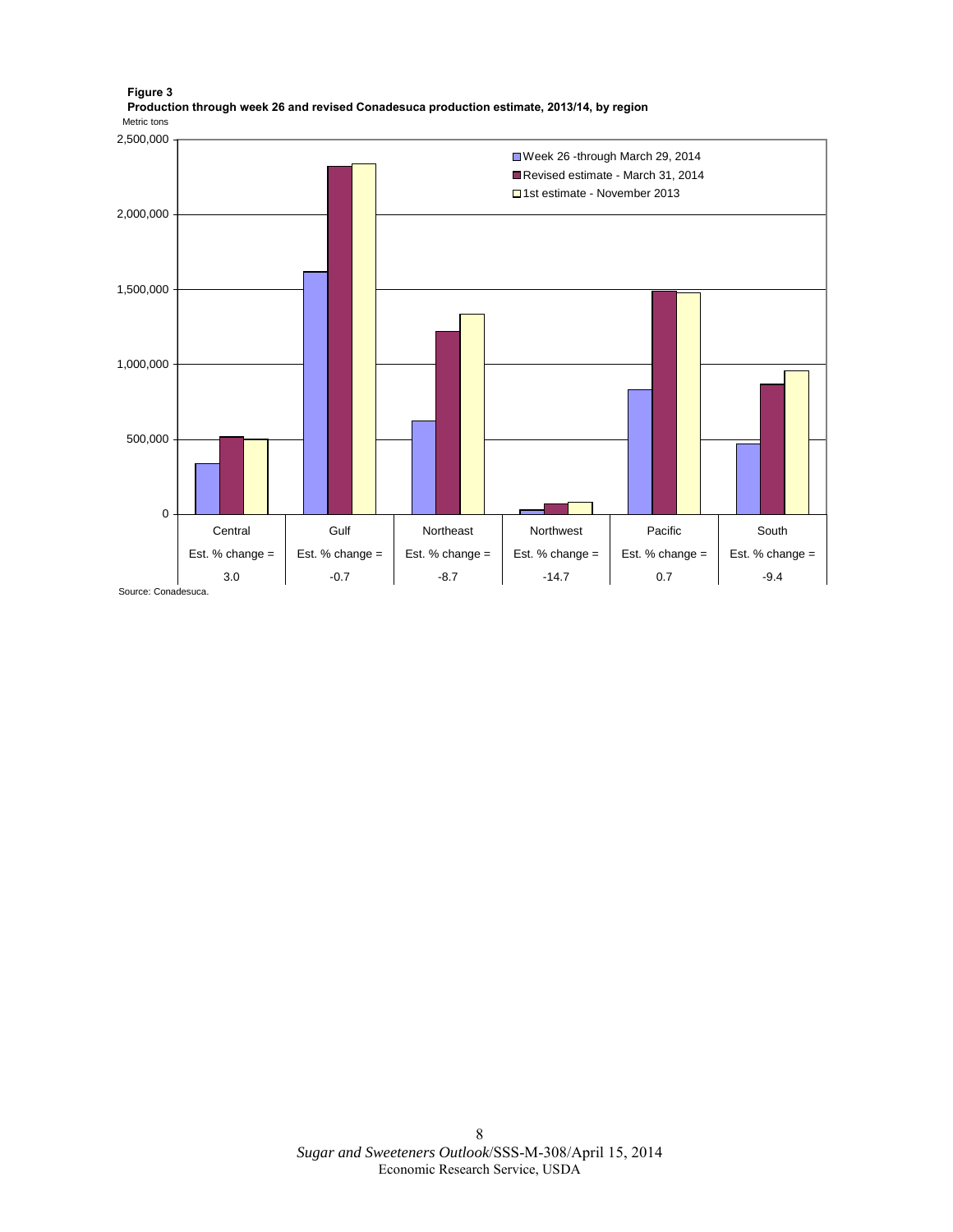

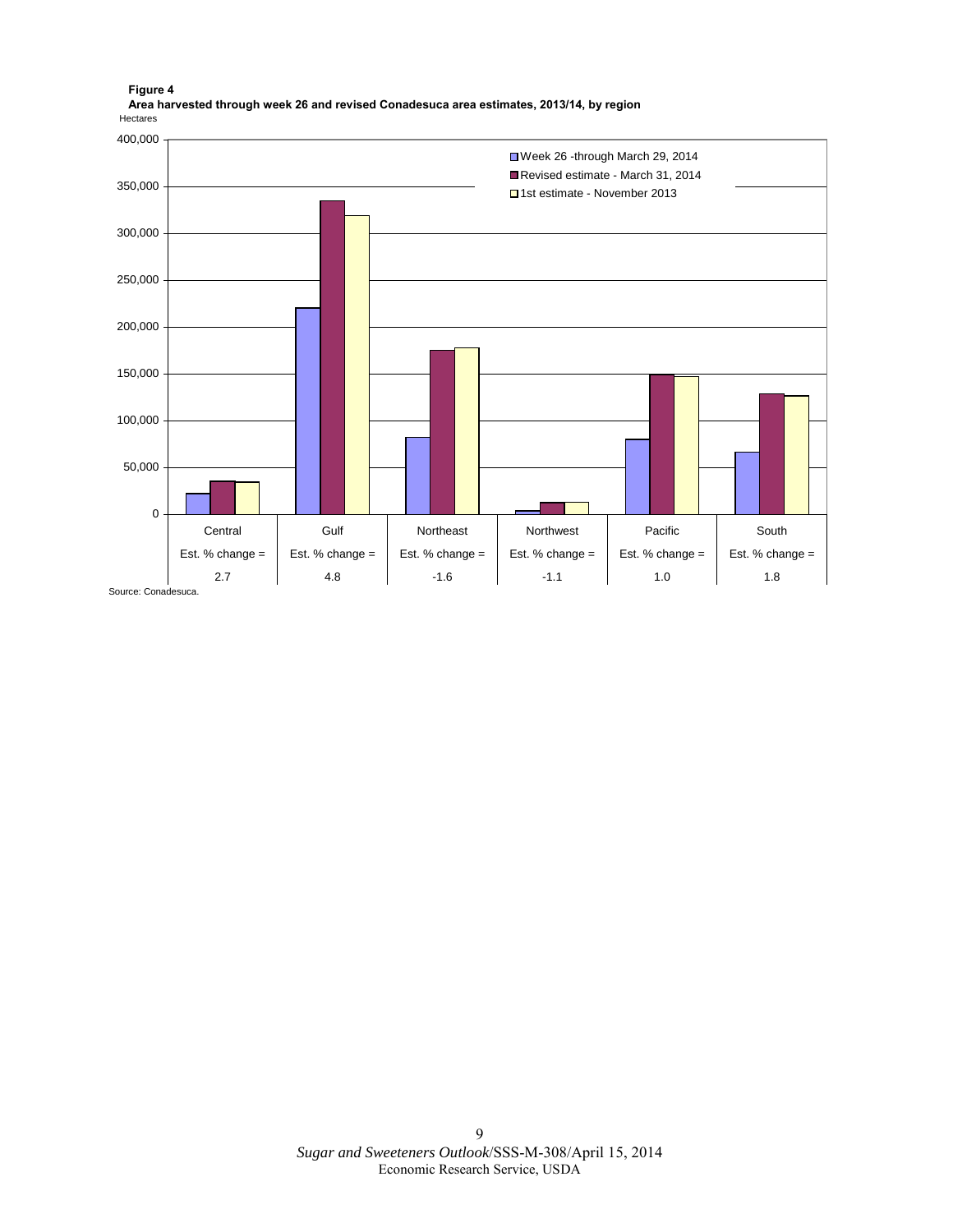Figure 5 **Sugarcane production, by week of harvest, 2010/11-2013/14**





**Source: Conadesuca.**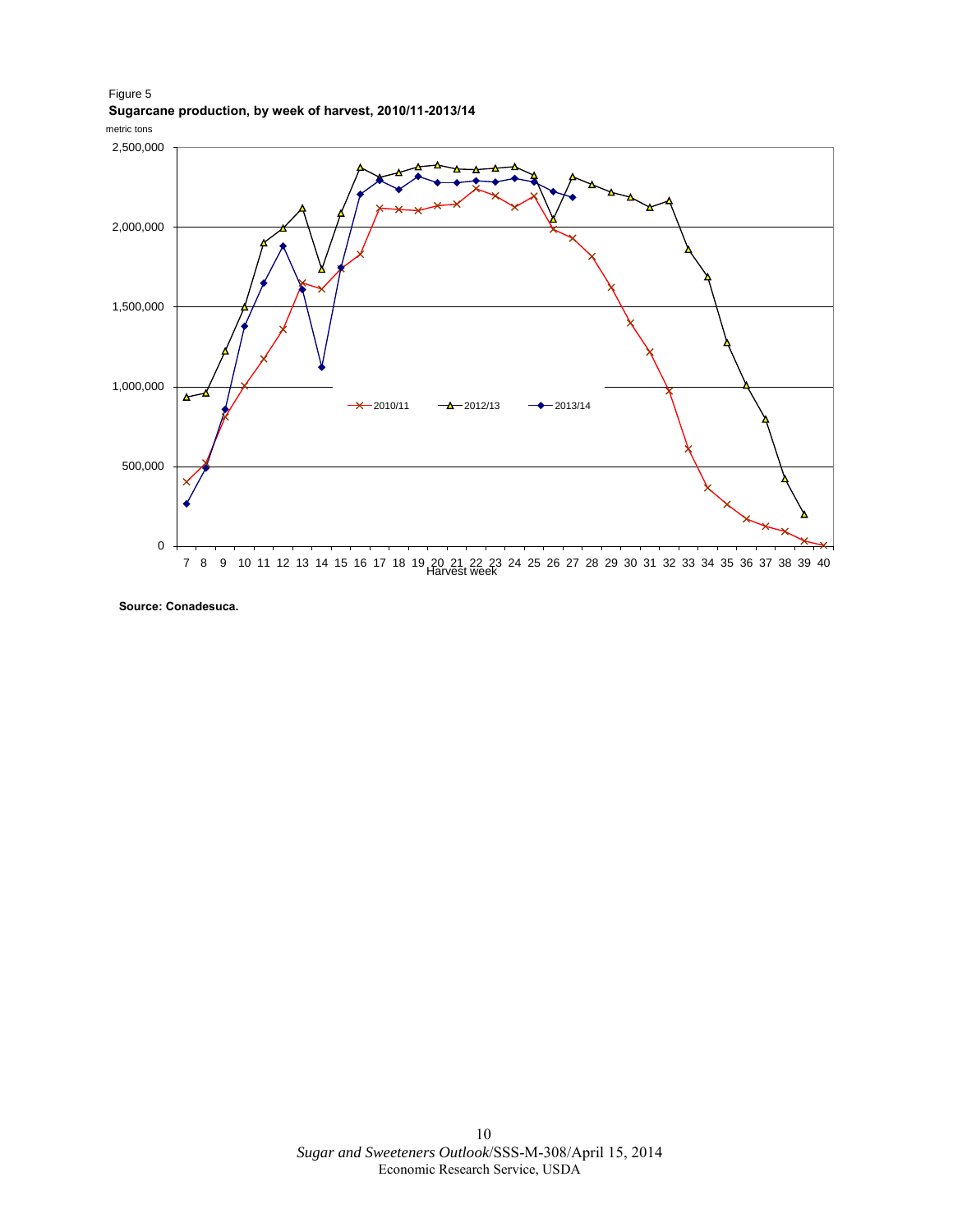### **Figure 6 Mexico sugarcane: percent of crop harvested, weeks 20-27**



Although there is time for the remaining area to be harvested, there may be an element of doubt as to whether it can be achieved, especially with the advent of the rainy season in June.

Table 4 shows the two Conadesuca estimates paired with two estimates made by the *Sugar and Sweetener Outlook*. The first Sugar and Sweetener forecast (case 1) assumes area at the revised Conadesuca estimate of 836,197 hectares. The resulting production estimate is very close to the revised Conadesuca forecast. The second estimate assumes that the 836,197 hectare estimate is the most likely outcome but allows for reduced area in line with the slower to-date harvest pace seen in figure 6. Accordingly, area is forecast at 794,722 hectares (with a standard deviation of 28,021 hectares), about 5 percent lower than case 1. Forecast production is 6.150 million mt. With a high standard deviation of 222,335 mt, the confidence interval around this estimate is fairly high, encompassing the revised Conadesuca estimate (1.5 standard deviations) but not the original (2.5 standard deviations). Because of these statistical properties, the USDA did not revise its forecast of 6.350 million mt.

Figure 7 shows Conadesuca's estimate of sugar and high fructose corn syrup (HFCS) consumption through February. Sugar consumption this year (1.654 million mt) is close to last year's corresponding total (1.681 million mt). HFCS consumption at 546,958 mt, on the other hand, is down from last year by 16.7 percent. While the *Sugar and Sweetener Outlook* has been expecting an increase in monthly HFCS deliveries in the second half of the year due to lower relative HFCS prices, the increase is likely to be mitigated by lower demand for carbonated beverages. There is now a consumption tax of a peso per liter levied on these and other sugar/HFCS-containing beverages. That, along with daily Government-sourced admonitions against sweetened beverage and food products, has diminished HFCS consumption prospects, at least for a while. Figure 8 shows monthly HFCS deliveries, estimated through February 2014 and projected through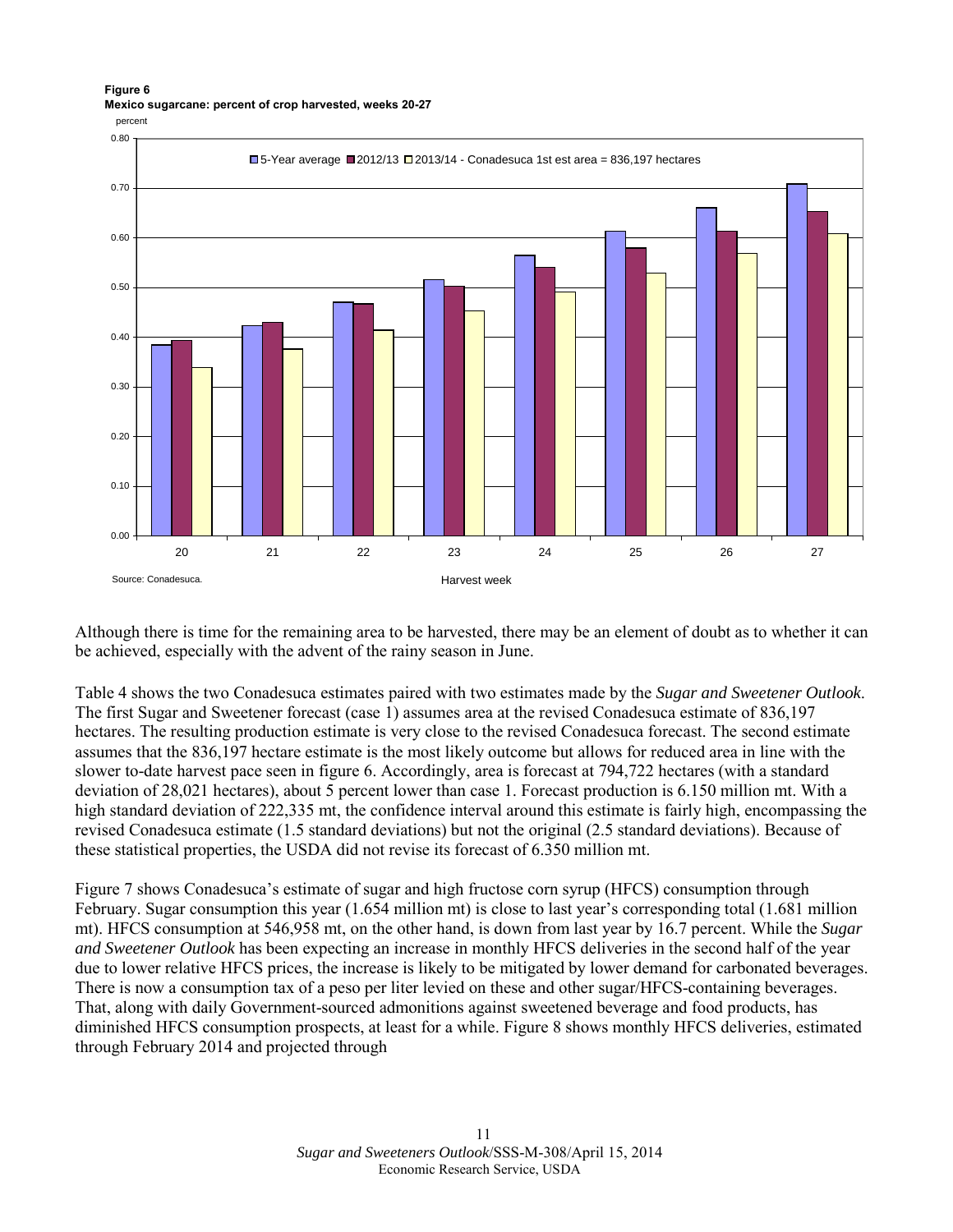#### Table 4 -- Mexico 2013/14 sugar production forecasts

|                    | Conadesuca             |                                                                                                                                                                                                                                                                                                                               | Sugar and Sweetener Outlook (SSO)                |         |                            |                          |  |  |  |
|--------------------|------------------------|-------------------------------------------------------------------------------------------------------------------------------------------------------------------------------------------------------------------------------------------------------------------------------------------------------------------------------|--------------------------------------------------|---------|----------------------------|--------------------------|--|--|--|
|                    | 1st estimate $(11/13)$ |                                                                                                                                                                                                                                                                                                                               | Revised (3/14) Case 1 - accept new area forecast |         | Case 2 - SSO area forecast |                          |  |  |  |
|                    |                        |                                                                                                                                                                                                                                                                                                                               | forecast                                         |         | forecast                   | std. deviation           |  |  |  |
| hectares (ha)      | 819.065                | 836.197                                                                                                                                                                                                                                                                                                                       | 836.197                                          |         | 794.722                    | 28.021                   |  |  |  |
| ha/metric ton (mt) | 70.86                  | 69.36                                                                                                                                                                                                                                                                                                                         | 69.83                                            | 0.407   | 69.83                      | 0.407                    |  |  |  |
| mt                 | 58.037.815             | 58.001.625                                                                                                                                                                                                                                                                                                                    | 58.394.014                                       | 340.563 | 55.497.753                 | 1,985,742                |  |  |  |
| percent            | 11.54                  | 11.18                                                                                                                                                                                                                                                                                                                         | 11.08                                            | 0.059   | 11.08                      | 0.059                    |  |  |  |
| mt                 | 6.695.310              | 6.486.935                                                                                                                                                                                                                                                                                                                     | 6.471.470                                        |         | 6.150.488                  | 222,335                  |  |  |  |
|                    |                        | $\alpha$ . $\alpha$ . It is $\alpha$ . The $\alpha$ . It is a set of $\alpha$ if $\alpha$ is a set of $\alpha$ if $\alpha$ if $\alpha$ if $\alpha$ if $\alpha$ if $\alpha$ if $\alpha$ if $\alpha$ if $\alpha$ if $\alpha$ if $\alpha$ if $\alpha$ if $\alpha$ if $\alpha$ if $\alpha$ if $\alpha$ if $\alpha$ if $\alpha$ if |                                                  |         |                            | std. deviation<br>51.022 |  |  |  |

Source: Conadesuca; ERS, Sugar and Sweetener Outlook.

September 2014. HFCS consumption had been trending upward till July 2012 but has been declining since then. 2013/14 consumption is now forecast at 1.360 million mt.

It is believed that balanced sugar market conditions in the United States (stocks-to-use at 13.0 percent) imply a corresponding balance in Mexico. For this reason, the ending stocks-to-sugar consumption ratio is forecast at 22 percent, implying stocks at 947,000 mt, the same as last month. Exports are forecast residually at 2.399 million mt. There is no indication that the split between exports going to the United States and to other countries is different than last month. Exports to the United States, therefore, are forecast at 1.494 million mt, or 1.745 million STRV.

Sugar prices in Mexico have fallen to levels not seen since the early NAFTA sweetener implementation period and before (table 5). Figure 9 shows refinado sugar prices, along with U.S. refined beet sugar prices and unit values of Mexican refined sugar imported by the United States. U.S. refined prices had been generally above refinado prices up until mid-2012. The high point for all three price series occurred in early 2011/12, but the declines that started with U.S. beet sugar prices were soon matched by declines in refinado prices and unit import values. All refined and refinado prices have been close to each other since mid-2012.

There exists a close equilibrium between Mexico City estandar sugar prices and unit values of all Mexican sugar imported by the United States since January 2009. Technically speaking, these two price series are cointegrated, meaning that movements in the series work to keep both price series in a medium-to-long term balanced state. Figure 10 shows deviations from this balance. In the early part of the period, unit import values were undervalued relative to Mexico City estandar prices and overvalued for much of 2012. During the period corresponding to the 2012/13 marketing year, the two price series have been close to their equilibrated balance. This is the period when Mexico sugar exports reached their highest levels in the U.S. market.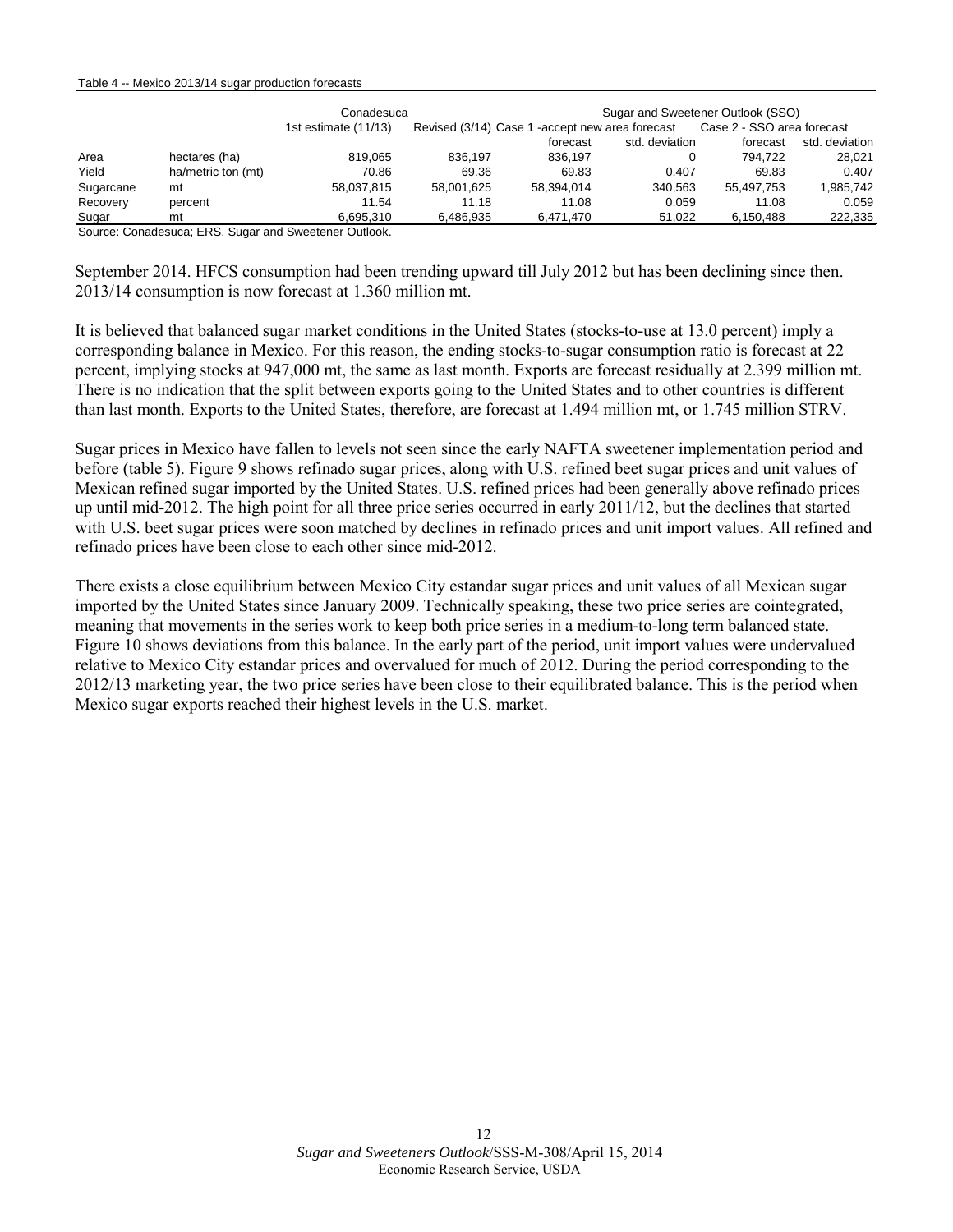#### **Figure 7 Sweetener consumption in Mexico, 5-months into marketing year, 2009/10 -- 2013/14**

1,843,249 596,959 491,004 2,334,253 1,660,567 2,257,526 1,715,516 663,240 656,642 2,378,756 1,680,708 2,337,350 1,654,008 546,958 2,200,966 0 500,000 1,000,000 1,500,000 2,000,000 2,500,000 3,000,000 Sugar Sugar HFCS HECS Sweetener Metric tons, tel quel ■2009/10 ■2010/11 ■2011/12 ■2012/13 ■2013/14

Source: Conadesuca.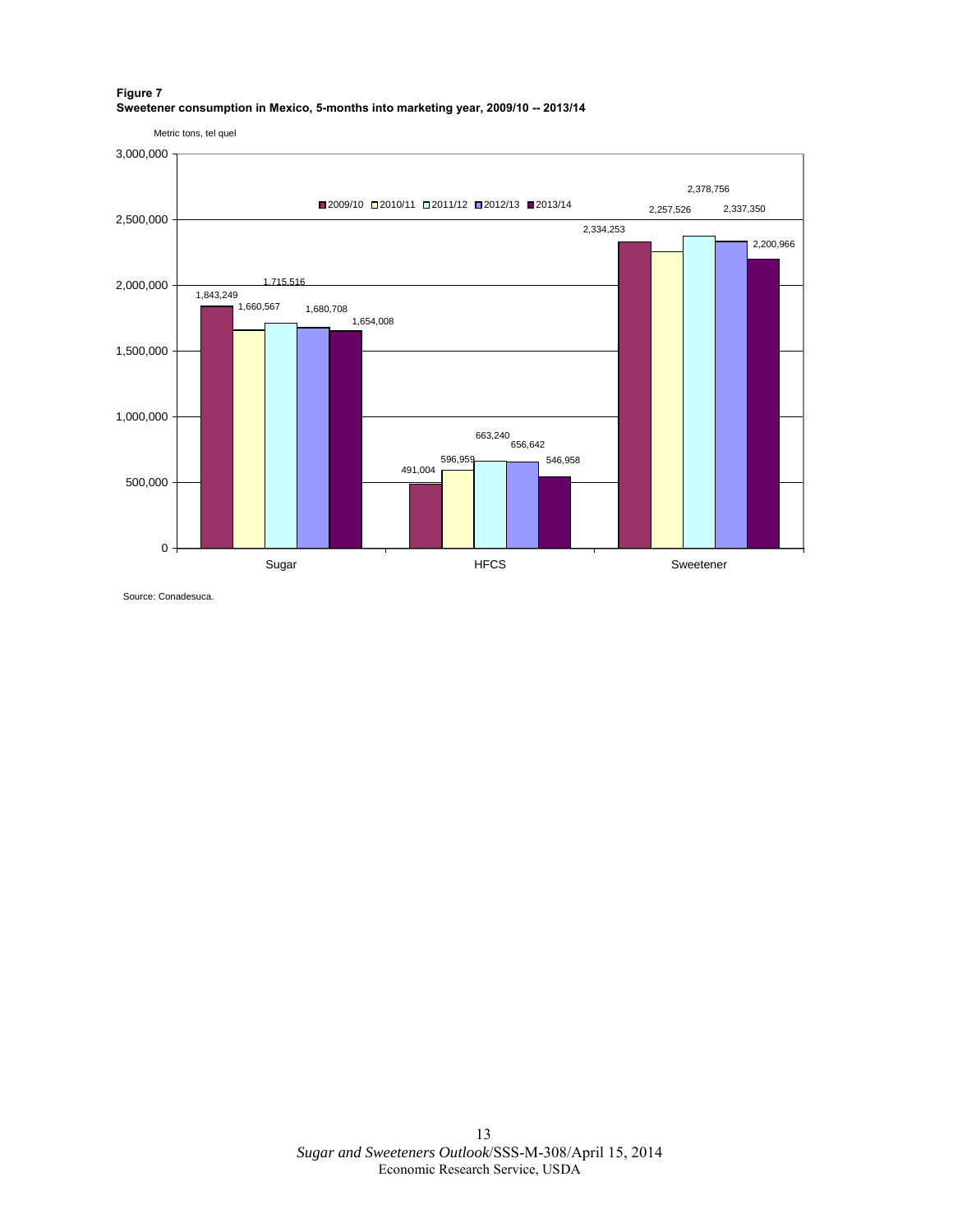**Figure 8 Mexico imports of high fructose corn syrup and crystalline fructose from all sources, 2009/10-2012/13 and projected 2013/14** Metric tons, dry weight



Source: Economia.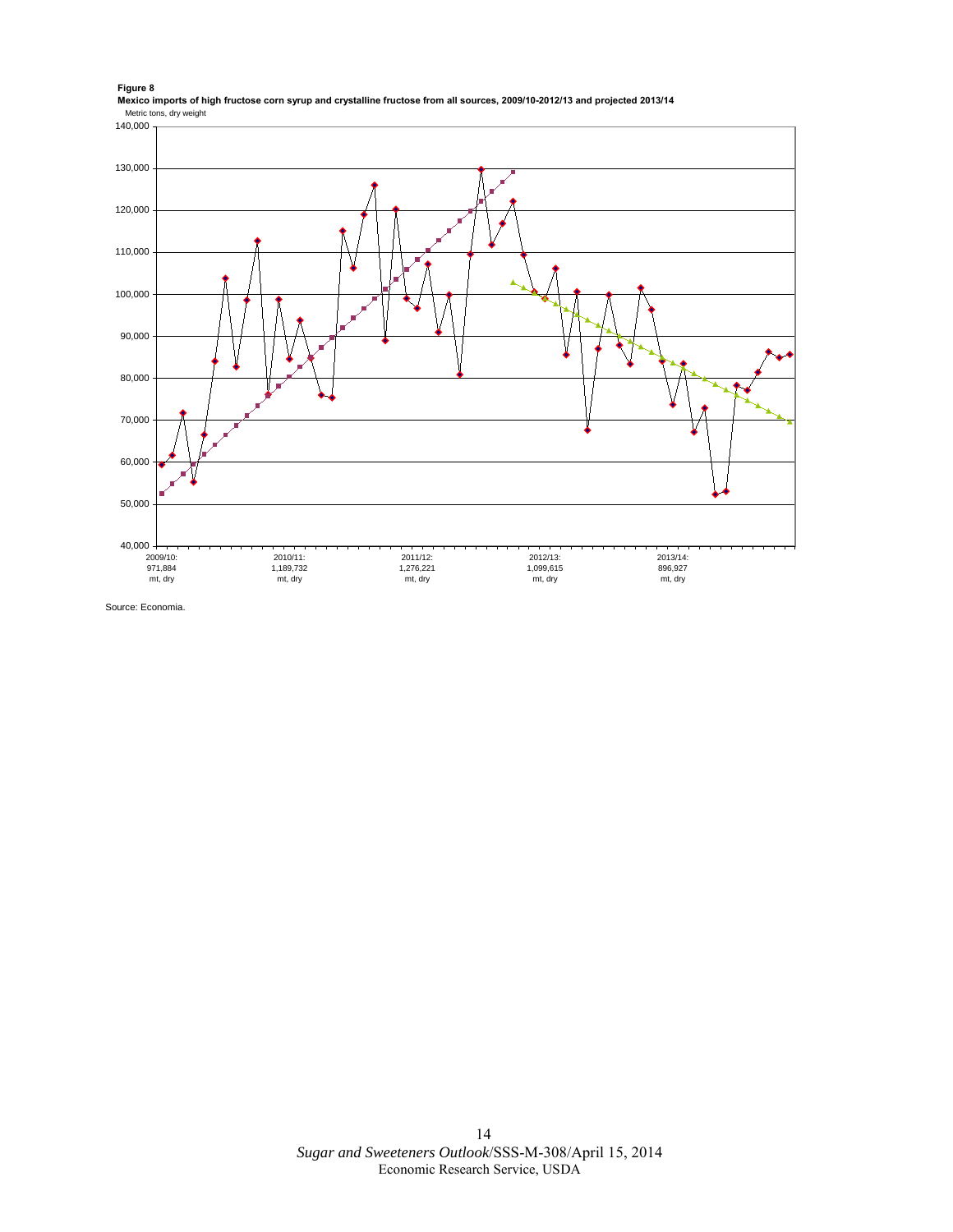| Table 5 --Bulk sugar prices in Mexico City, estandar (standard) and refinado sugar |  |
|------------------------------------------------------------------------------------|--|
|------------------------------------------------------------------------------------|--|

|      | Estandar -- US cents per pound |       |       |       |       |       |       |                                |       |       |       |       |          |        |
|------|--------------------------------|-------|-------|-------|-------|-------|-------|--------------------------------|-------|-------|-------|-------|----------|--------|
|      | Jan.                           | Feb.  | Mar.  | Apr.  | May   | Jun.  | Jul.  | Aug.                           | Sep.  | Oct.  | Nov.  | Dec.  | Calendar | Fiscal |
| 1994 | 26.52                          | 26.40 | 24.96 | 24.61 | 24.85 | 24.48 | 24.22 | 24.37                          | 24.23 | 24.09 | 23.96 | 20.93 | 24.47    | 24.66  |
| 1995 | 14.75                          | 15.87 | 14.18 | 15.49 | 16.84 | 17.07 | 17.37 | 17.44                          | 19.21 | 18.87 | 17.09 | 17.65 | 16.82    | 18.10  |
| 1996 | 18.00                          | 18.43 | 19.16 | 19.54 | 19.79 | 20.01 | 20.04 | 20.74                          | 21.20 | 20.23 | 18.45 | 17.86 | 19.45    | 19.21  |
| 1997 | 20.07                          | 22.90 | 21.36 | 20.56 | 19.86 | 20.47 | 20.29 | 20.24                          | 20.61 | 19.55 | 17.83 | 18.19 | 20.16    | 20.24  |
| 1998 | 19.64                          | 18.78 | 16.49 | 17.41 | 19.02 | 19.27 | 19.03 | 20.37                          | 19.07 | 19.20 | 20.34 | 20.83 | 19.12    | 18.72  |
| 1999 | 19.94                          | 19.44 | 18.19 | 17.72 | 17.82 | 21.31 | 21.33 | 20.00                          | 20.55 | 21.29 | 23.41 | 22.04 | 20.25    | 19.72  |
| 2000 | 21.08                          | 20.01 | 20.29 | 19.44 | 20.92 | 20.00 | 22.36 | 22.72                          | 22.35 | 21.36 | 23.21 | 25.28 | 21.58    | 21.32  |
| 2001 | 23.11                          | 21.88 | 19.72 | 18.43 | 18.39 | 21.80 | 21.97 | 21.76                          | 24.02 | 24.22 | 23.62 | 23.14 | 21.84    | 21.74  |
| 2002 | 24.33                          | 24.36 | 24.37 | 23.97 | 22.97 | 22.21 | 22.72 | 22.88                          | 22.83 | 23.58 | 23.69 | 23.81 | 23.48    | 23.47  |
| 2003 | 22.93                          | 22.09 | 22.05 | 23.14 | 24.17 | 24.06 | 24.73 | 24.20                          | 24.49 | 24.54 | 24.72 | 25.73 | 23.90    | 23.58  |
| 2004 | 25.73                          | 24.36 | 23.98 | 24.01 | 23.41 | 24.12 | 25.14 | 25.97                          | 26.14 | 26.22 | 26.01 | 26.72 | 25.15    | 24.82  |
| 2005 | 25.99                          | 25.41 | 24.89 | 24.98 | 25.23 | 25.50 | 25.27 | 25.47                          | 24.31 | 23.79 | 24.10 | 24.12 | 24.92    | 25.50  |
| 2006 | 24.13                          | 23.85 | 23.04 | 24.02 | 27.35 | 28.16 | 27.51 | 33.49                          | 36.39 | 32.99 | 32.11 | 31.29 | 28.69    | 26.66  |
| 2007 | 29.93                          | 28.46 | 28.33 | 28.17 | 27.86 | 27.05 | 26.93 | 25.18                          | 23.69 | 23.51 | 22.69 | 24.42 | 26.35    | 28.50  |
| 2008 | 22.98                          | 21.92 | 22.06 | 23.60 | 22.17 | 21.86 | 23.73 | 23.47                          | 22.34 | 18.95 | 18.27 | 18.97 | 21.69    | 22.90  |
| 2009 | 17.82                          | 16.95 | 17.91 | 22.33 | 23.19 | 25.24 | 28.80 | 32.45                          | 44.56 | 42.26 | 41.46 | 39.65 | 29.39    | 23.79  |
| 2010 | 39.11                          | 43.94 | 40.99 | 41.04 | 36.56 | 34.40 | 34.98 | 35.75                          | 40.60 | 39.57 | 38.74 | 36.11 | 38.48    | 39.23  |
| 2011 | 37.82                          | 37.40 | 38.55 | 40.13 | 41.67 | 41.20 | 43.56 | 46.32                          | 44.32 | 48.48 | 45.45 | 40.95 | 42.15    | 40.45  |
| 2012 | 39.68                          | 39.43 | 37.27 | 35.92 | 37.74 | 33.44 | 33.30 | 30.65                          | 29.22 | 29.77 | 27.51 | 27.02 | 33.41    | 37.63  |
| 2013 | 26.57                          | 28.10 | 28.38 | 25.38 | 22.84 | 24.01 | 24.02 | 25.78                          | 24.27 | 23.05 | 25.39 | 27.87 | 25.47    | 26.14  |
| 2014 | 26.12                          | 23.58 | 23.59 |       |       |       |       |                                |       |       |       |       |          |        |
|      |                                |       |       |       |       |       |       | Refinado -- US cents per pound |       |       |       |       |          |        |
|      | Jan.                           | Feb.  | Mar.  | Apr.  | May   | Jun.  | Jul.  | Aug.                           | Sep.  | Oct.  | Nov.  | Dec.  | Calendar | Fiscal |
| 1994 | 29.73                          | 29.59 | 27.97 | 27.58 | 27.85 | 27.44 | 27.15 | 27.32                          | 27.15 | 27.00 | 26.84 | 23.28 | 27.41    | 27.64  |
| 1995 | 16.41                          | 17.65 | 15.77 | 17.21 | 18.66 | 18.82 | 19.16 | 19.23                          | 22.16 | 20.81 | 18.85 | 19.47 | 18.68    | 20.18  |
| 1996 | 19.56                          | 20.15 | 21.23 | 21.75 | 21.81 | 21.74 | 21.84 | 22.49                          | 22.65 | 22.01 | 21.37 | 21.47 | 21.51    | 21.03  |
| 1997 | 22.59                          | 25.19 | 24.63 | 24.76 | 24.26 | 24.12 | 24.57 | 24.68                          | 24.56 | 23.75 | 22.66 | 22.81 | 24.05    | 23.69  |
| 1998 | 23.05                          | 22.11 | 21.42 | 21.17 | 21.71 | 21.35 | 21.64 | 22.24                          | 20.41 | 21.82 | 22.75 | 22.58 | 21.86    | 22.03  |
| 1999 | 22.41                          | 22.78 | 22.55 | 22.99 | 22.53 | 23.15 | 24.38 | 23.52                          | 23.28 | 25.71 | 25.76 | 25.31 | 23.70    | 22.90  |

2000 24.75 24.30 24.43 23.99 23.44 21.91 23.55 24.13 23.83 23.31 24.77 26.02 24.03 24.26 2001 25.72 25.65 25.19 24.90 24.82 25.64 25.81 26.01 26.60 27.17 27.29 27.17 26.00 25.37 2002 28.55 28.25 28.43 27.77 26.57 25.95 26.53 26.98 26.89 27.24 27.31 27.46 27.33 27.30 2003 26.55 25.76 25.63 26.83 27.89 27.67 28.99 28.59 30.15 29.21 29.70 29.03 28.00 27.51 2004 29.28 27.96 27.76 27.37 26.58 27.12 27.29 26.86 26.81 26.99 26.98 27.62 27.39 27.91 2005 27.39 27.65 27.29 27.68 28.00 28.15 28.54 28.27 27.82 27.63 28.53 28.61 27.96 27.70 2006 28.64 28.79 29.54 29.15 30.72 32.81 34.30 38.36 43.97 40.52 36.22 35.50 34.04 31.75 2007 34.16 33.29 32.67 32.95 32.69 32.17 32.14 31.28 30.13 29.49 27.68 27.87 31.38 33.64 2008 26.91 26.39 26.15 28.04 27.49 27.04 28.65 29.52 28.28 23.77 22.85 22.65 26.48 27.79 2009 21.53 20.45 21.00 24.20 27.17 29.19 30.66 33.80 46.56 45.32 46.47 44.10 32.54 26.99 2010 45.87 47.62 48.85 49.71 45.57 43.24 41.89 41.52 42.71 42.94 42.79 41.31 44.50 45.24 2011 42.61 42.61 42.63 43.88 45.01 44.70 46.89 49.03 47.16 49.90 48.30 46.76 45.79 44.30 2012 47.02 47.15 44.28 42.52 44.47 39.97 41.04 39.84 38.17 37.15 34.31 33.55 40.79 44.12 2013 31.05 32.19 33.29 33.60 30.28 28.00 28.00 28.02 27.17 26.51 26.37 30.38 29.57 31.39

2014 29.53 28.45 29.06 Source: Servicio Nacional de Informacion de Mercados SNIIM-ECONOMICA.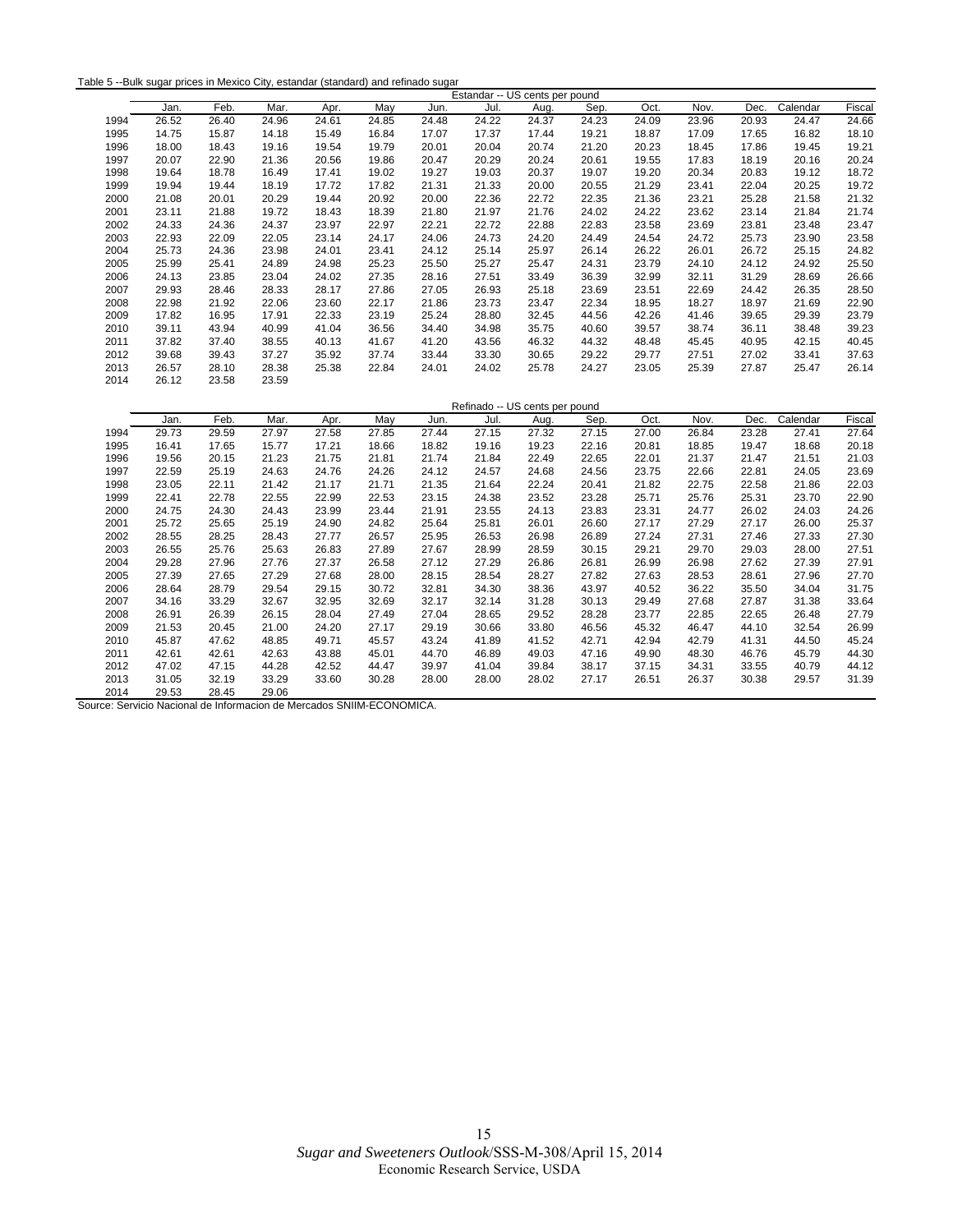**Figure 9 Monthly refined sugar, United States and Mexico, 2008-2013** cents/lb (HFCS42 - dry wt. basis)

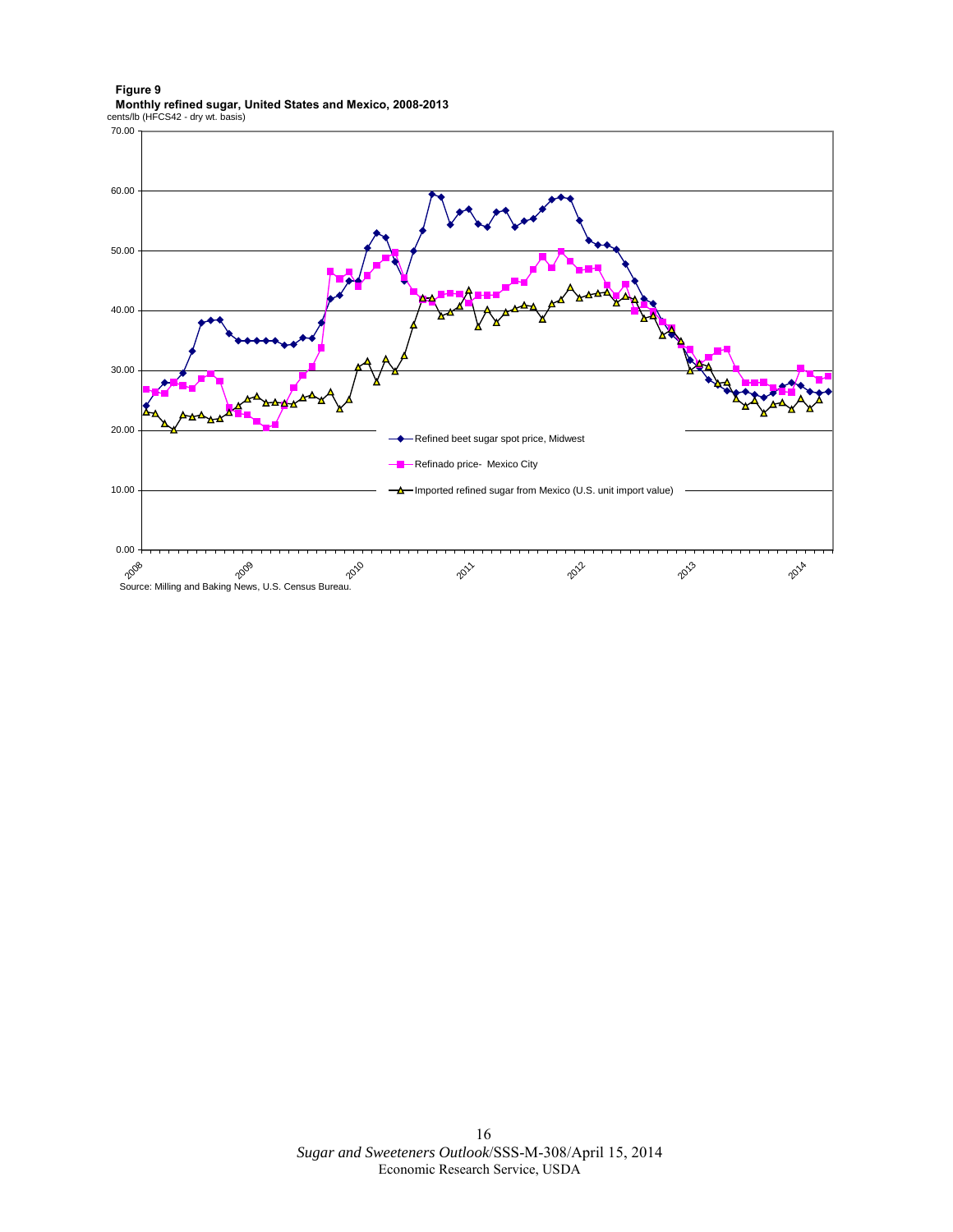

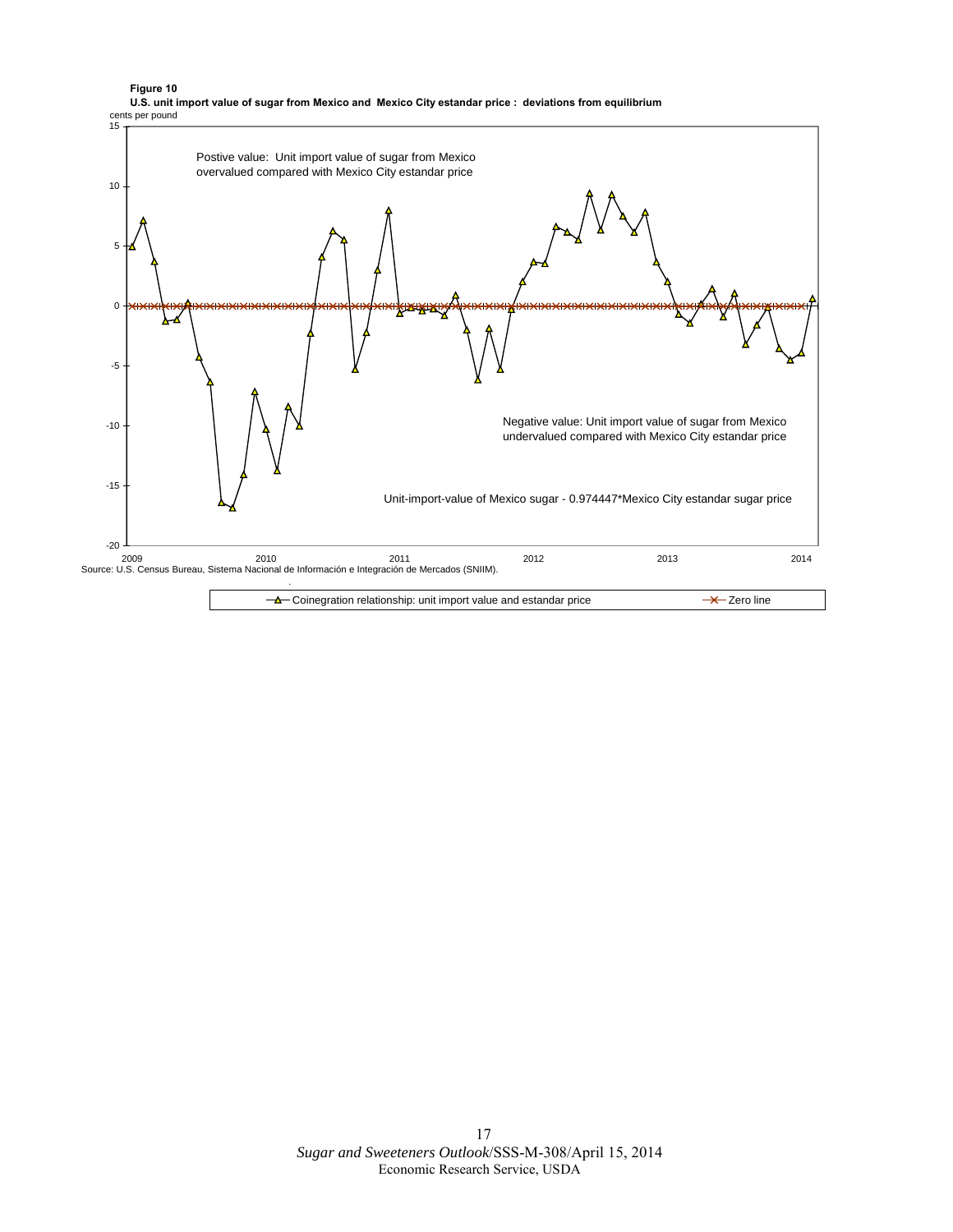### **Honey**

### *Consumer Demand Is Strong Despite Higher Prices*

After declining 4 percent in 2012, U.S. production of honey increased 5 percent in 2013 to 149.5 million pounds as the number of honey bee colonies rose 4 percent and yield per colony inched up 1 percent. The number of bee colonies of 2,640,000 is closer to the recent high colony count in 2010. Among major honey-producing States, only Montana and Texas increased honey yield per colony last year. The other major honey States had lower yields, half of which were offset by a larger number of bee colonies that pushed production up in 2013. The near-doubling of Montana's honey harvest in 2013 more than offsets the production declines in California, Minnesota, South Dakota, and Wisconsin.

The number of bee colonies in Florida, Michigan, Montana, and Texas was up by 10 percent or more from 2012, which more than compensated for similar percentage reductions in yield per colony in Minnesota, South Dakota, and Wisconsin. Montana's 81-percent increased yield in 2013 is largely credited for the State's 98-percent production jump to 14.9 million pounds, which slightly exceeds South Dakota's output, the second-highest honey producer in 2012. Over the past two decades, the States that have suffered the sharpest declines in honey production are California, Florida, Minnesota, and South Dakota. Their honey outputs in 2013 were roughly half of their highest production levels since 1994.

Notwithstanding the larger honey crop in 2013, domestic demand for this natural sweetener remains strong, as attested to by the eighth consecutive price hike starting in 2006. Honey prices averaged \$2.12 per pound in 2013, up 6.5 percent from \$2 in 2012, and are more than twice the 92-cent price in 2006. Prices of imported honey have generally mirrored this upward price trend since 2006. The corresponding wholesale and retail prices in 2013 are \$2.05 and \$3.74 per pound, significantly higher than the past decade's lowest prices of 84 cents and \$1.81 per pound in 2005—and the respective import price was only 54 cents per pound in 2005 when half of the domestic honey supply was imported from foreign producers. The margin between retail and wholesale prices is at a record \$1.69 per pound, close to double the \$0.89 per pound margin in 2008. Similarly, the margin between domestic wholesale and import prices is a record 62 cents per pound, which confers a 30-percent price advantage to the foreign honey crop.

The importance of honey supplied from abroad is indicated by the 65-percent share of imports in U.S. honey supply, up from 40 percent in 2000. Honey imports in 2013 were 60 percent larger in volume than the recent low level during the economic recession in 2009. Imports of 337 million pounds in 2013 are 72 percent of total domestic use of 468.3 million pounds. Per capita consumption of honey is at a record high of 1.48 pounds (the highest since 1966). An average 67.5 percent of honey consumed domestically from 1966 to 2012 was as an ingredient or additive in processed food products, and only 32.5 percent was purchased for table use.

Another indicator of strong domestic demand for honey is the low 31.8 million pounds of honey stocks in 2013, which are half of 2006's beginning stock level and among the lowest over the past five decades. As demand pushed up prices in 2013, the value of honey produced by domestic farmers exceeded \$317 million, up 12 percent in one year. Close to half of the \$33.6-million climb in production value from 2012 was from Montana's 111-percent value jump. The average U.S. farm value generated by each bee colony was more than \$120 in 2013, or 7.6-percent higher than in 2012. This value is 85 percent greater than \$65 generated per colony in 2006. In terms of (wholesale) value, \$2.40 was spent by each consumer for the average 1.48 pounds of honey consumed per capita in the United States in 2013.